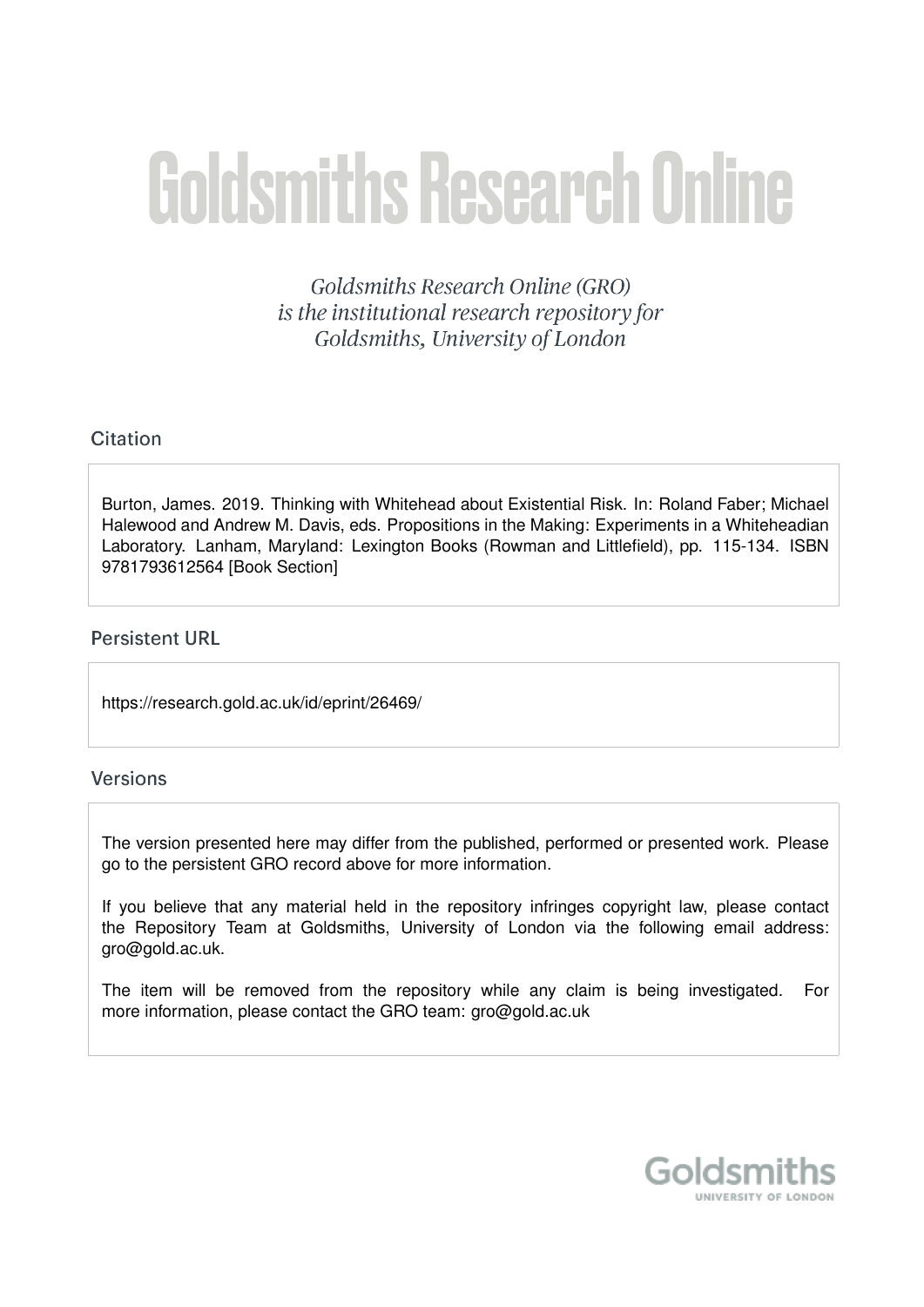## **Thinking with Whitehead about Existential Risk**

James Burton, Goldsmiths, University of London

### *1. Thinking Existential Risk*

Nick Bostrom defines an existential risk as a threatened destructive event that would be global in scope and terminal in intensity, such that it "would either annihilate Earth-originating life or permanently and drastically curtail its potential" (2002: [1](#page-1-0).2).<sup>1</sup> He and other researchers associated with the Future of Humanity Institute (founded in 2005) argue that the topic has received scandalously little attention. They attribute this neglect to a number of factors, including the multidisciplinary nature of the problem (Bostrom 2013: 26), observation selection effects and other forms of cognitive bias such as "scope neglect" (Ćirković 2008; Yudkowksy 2008), the relative newness of many of the types of existential risk they identify, and, more generally, "an aversion against thinking seriously about a depressing topic" (Bostrom 2002: 2). Perhaps the strongest overall factor – and the greatest fundamental challenge for thinking about and addressing the risk of existential catastrophe – lies in the fact that, by default, we have never experienced or witnessed one. Thus, Bostrom emphasizes, given that "there is no opportunity to learn from failure," the "reactive approach" must be abandoned in favour of a "proactive approach" when dealing with the threat of existential catastrophe. (2013: 27)

In this paper, I take as read that existential risk, as well global catastrophic risks generally, demand our serious attention, and that they do indeed pose special or unique difficulties to attempts to think and address them. However, I also propose that the question of *how* we think about existential risks, in light of these special difficulties, is of fundamental importance, and that

<span id="page-1-0"></span> <sup>1</sup> References to this paper, originally published in the *Journal of Evolution and Technology*, use its own internal numeration of sections in reference to the pdf and html formats in which it circulates online. The scheme was subsequently refined to indicate that an existential risk would have to be not only global, but trans- and pangenerational, i.e. not only decimating humanity at the time of its occurrence, but destroying or terminally impairing all future human generations (see Bostrom and Ćircović 2008: 3 and Bostrom 2013: 17).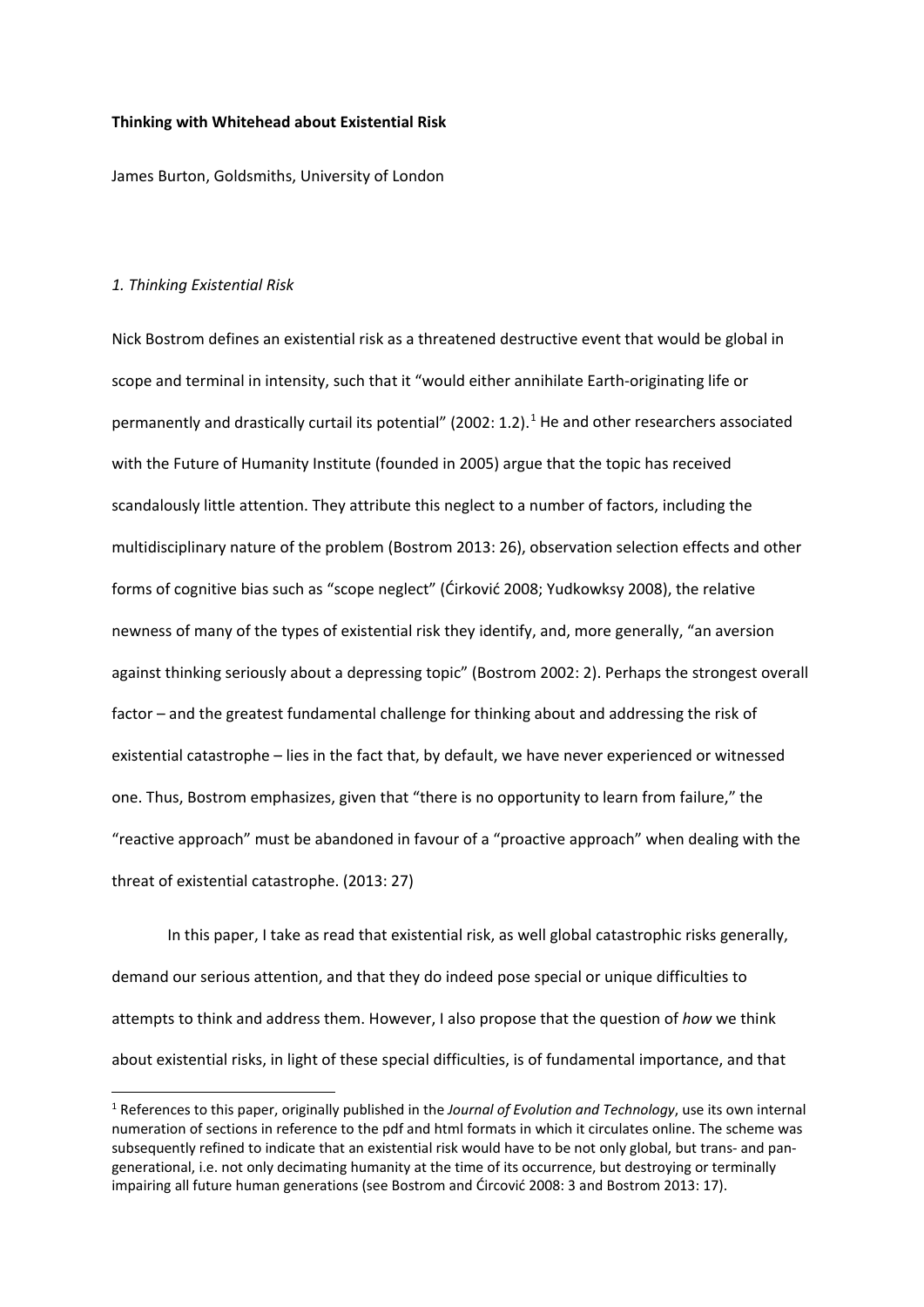this question is not fully answered by elaborations of the various cognitive biases that have had and could always have an effect on such thinking, despite the importance of reminders such as those provided by Yudkowsky (2008).

Another way of putting Bostrom's statement that there is no scope for a reactive approach in relation to existential risks is to say that there is no opportunity here for adaptive change (which in some contexts would be termed "evolution") to take place. The difficulty we face is, in the conceptual vocabulary of Gregory Bateson, the impossibility not only of first-order learning by trial and error, but also of second-order learning, or "deutero-learning" (1972: 166-169). Because "error is always biologically and/or psychically expensive," organisms reduce the amount of trial-and-error learning necessary by "learning to learn" more efficiently: "we (and all other biological systems) not only solve particular problems but also form *habits* which we apply to the solution of *classes* of problems," allowing them to be "solved in terms of assumptions or premises, fewer in number than the members of the class of problems" (Bateson 1972: 274). The notion that existential risk demands a "proactive approach" could be re-stated in these terms: existential risk presents us with the challenge of learning how to acquire the adaptive effects of deutero-learning without the benefit of the first-order learning through which we have become accustomed to developing them – effectively, a problem of third-order learning.

Meeting such a challenge can be expected to entail the kinds of capacities, acquired through millennia of deutero-learning, that are often discussed as autonomous properties of human thought or mind (abstract reasoning, reflective intelligence, deductive and inductive logic, and so on). Yet it should also entail a certain wariness of the habits such properties entail, as well as the dangers of leaving out other facets of mind acquired by feedback loops such as intuition, feeling, and unconscious modes of engagement with the world. As Bateson puts it, part of the efficacy of those hard-programmed analytic and cognitive habits often taken to be essential to learning depends upon a kind of meta-habit of not examining them (1972: 274). The FHI approach to existential risk seeks to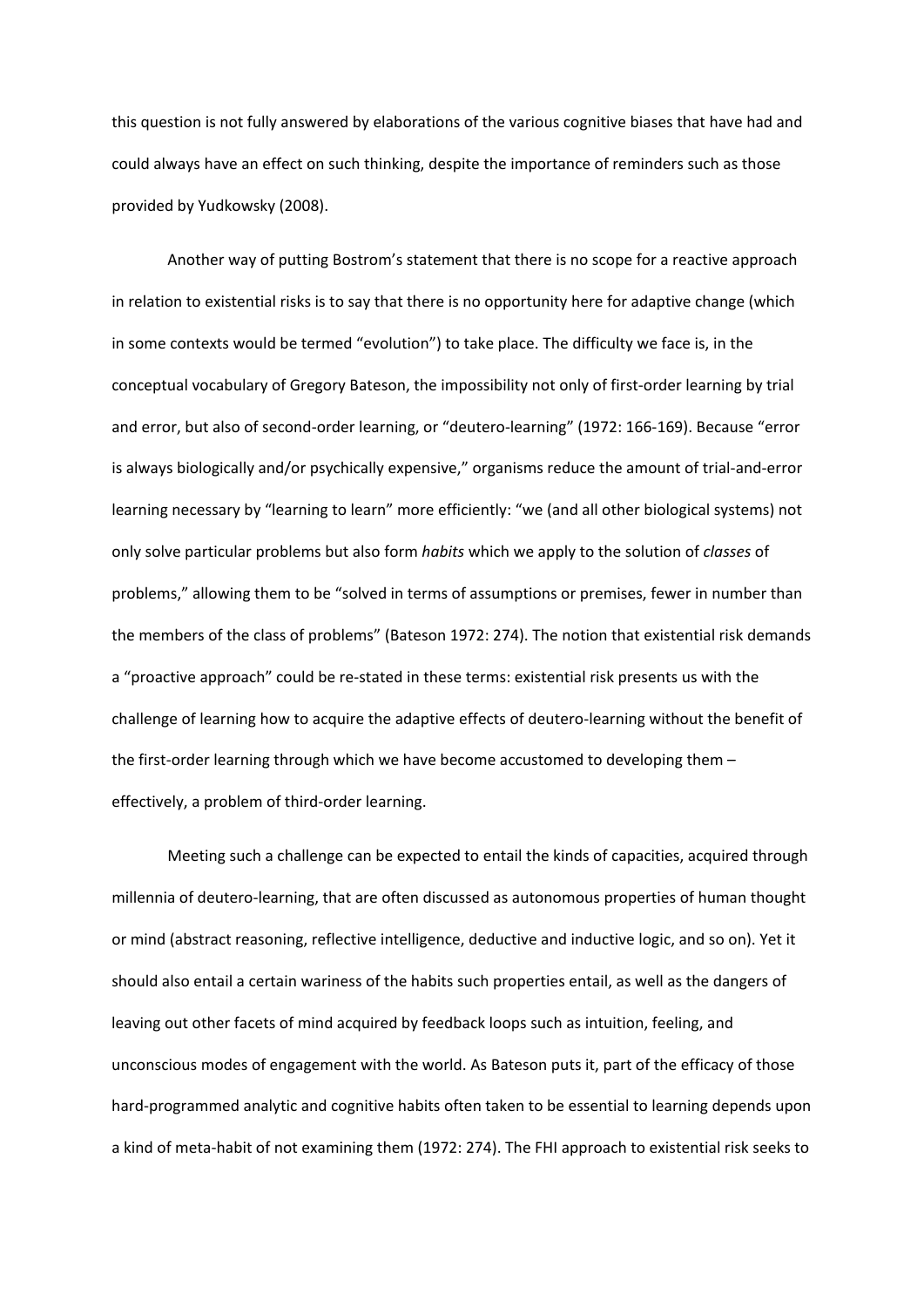jolt us out of one meta-habit of not considering the (human-caused) end of humanity as a problem that needs addressing – in the process asking us to re-examine other psychological biases affecting the way we think (or do not think) about this issue. Here I want to ask whether this approach, heuristically valuable though it may be, introduces its own set of potentially restrictive biases, to the neglect of other modes of thinking that might be valuable to the challenge of addressing existential risk. Primarily, I want to explore what gains, if any, there may be from considering existential risk through the lens of a process-based metaphysics such as Alfred North Whitehead's.

This is an experiment, and as such is not undertaken with any sure expectation of success. At the same time, it is, of course, not an exercise undertaken arbitrarily. There are a number of reasons, intuitively at least, for thinking that Whitehead – who describes the lectures which compose *Process and Reality* as an attempt not only to provide a coherent metaphysical system, but also to repudiate certain prevalent philosophical habits of thought – might be helpful in this context.<sup>[2](#page-3-0)</sup>

To begin with, at the broadest level, we might anticipate that a process-based framework would be particularly well-suited to any attempt to establish the criteria for the occurrence of events of a certain class and their complex relationships to prior events. My hope is that Whitehead's conceptual scheme and vocabulary may help address some concerns I have about the downplaying of the processual dimension of risk and catastrophe effected by the categorial and probability-based schema of Bostrom. At the same time, Whitehead's enterprise is ultimately underpinned by what he terms a rationalist "adventure of hope" – the faith that there are no elements in experience that are not "intrinsically capable of exhibition as examples of general theory" (PR: 42) – placing it, at least broadly, within the same rational spirit that informs current and recent thinking on existential risk.<sup>[3](#page-3-1)</sup> On this basis, we may have at least initial cause to hope that such a speculative philosophy would be

<span id="page-3-0"></span><sup>&</sup>lt;sup>2</sup> Among the "nine myths and fallacious procedures" in Whitehead's list, probably most relevant here are the habitual "distrust of speculative philosophy," the "trust in language as an adequate expression of propositions," and the "belief that logical inconsistencies can indicate anything else than some antecedent errors" (PR: xiii). References to *Process and Reality* are indicated throughout by the initials PR followed by a page number.

<span id="page-3-1"></span> $3$  Cf. Whitehead: "Rationalism is an adventure in the clarification of thought, progressive and never final. But it is an adventure in which even partial success has importance" (PR: 9).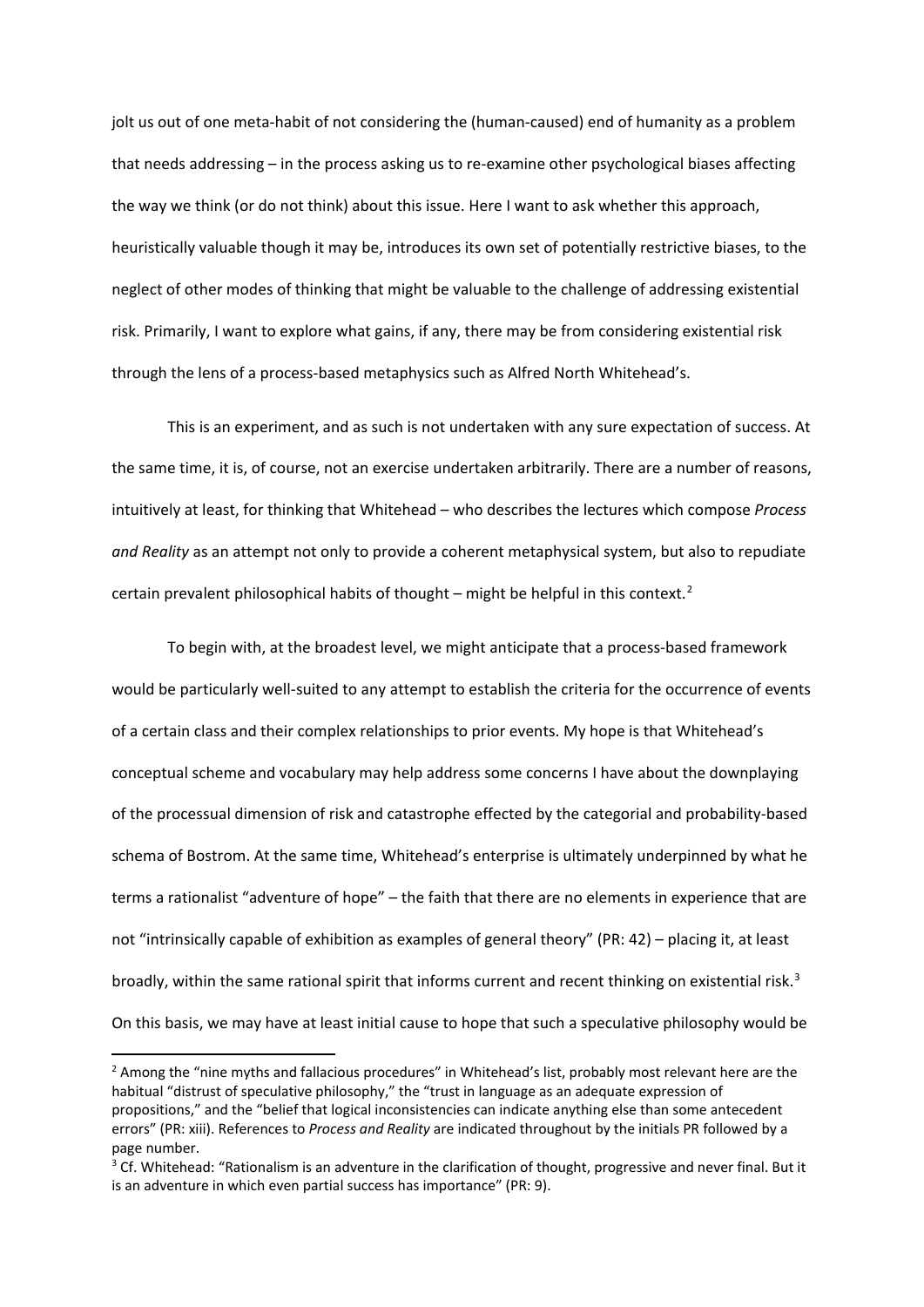of value in attempting to explore an area in which uncertainty must be accepted and respected as fundamental – the consideration of necessarily future and unprecedented events – yet in which greater accuracy of understanding is nevertheless urgently desired and sought.

#### *2. The Becoming of Existential Risks*

Thinking about existential risks is necessarily a speculative undertaking. But there are many different ways of being speculative, and the very conditions of a problem that requires speculation seem to point to the value of trying different modes, while exercising our best intuitive and intellectual estimations as to which might bear fruit.

The particular speculative mode developed by Bostrom and taken up by a number of other thinkers of existential risk begins with the attempt to categorize types of existential risk (within a more general categorial scheme of types of risk). This then forms the basis for making judgments about the probability of the (primarily near-future) occurrence of these types of risk, and for thinking about ways of lowering these probabilities. This approach has clear heuristic value in establishing existential risks as not only demanding, but also amenable to calculation, analysis, and planning in ways that may conceivably translate into pragmatic policy-making and other forms of collective preventive action.

This may well be a viable direct route to locating existential risks within the spheres of research and policy we can reasonably deem most likely to have a chance of mitigating them. Yet it nevertheless encourages us to neglect certain aspects of possible existential catastrophes – primarily their processual character – in ways that I would suggest could be to the detriment of attempts to address them in the long run. Experimenting with restoring this processual dimension by describing existential catastrophe and existential risk in Whiteheadian terms is not a matter of "correcting" an oversight: there is nothing in Bostrom's schema that takes any aspect of reality to have a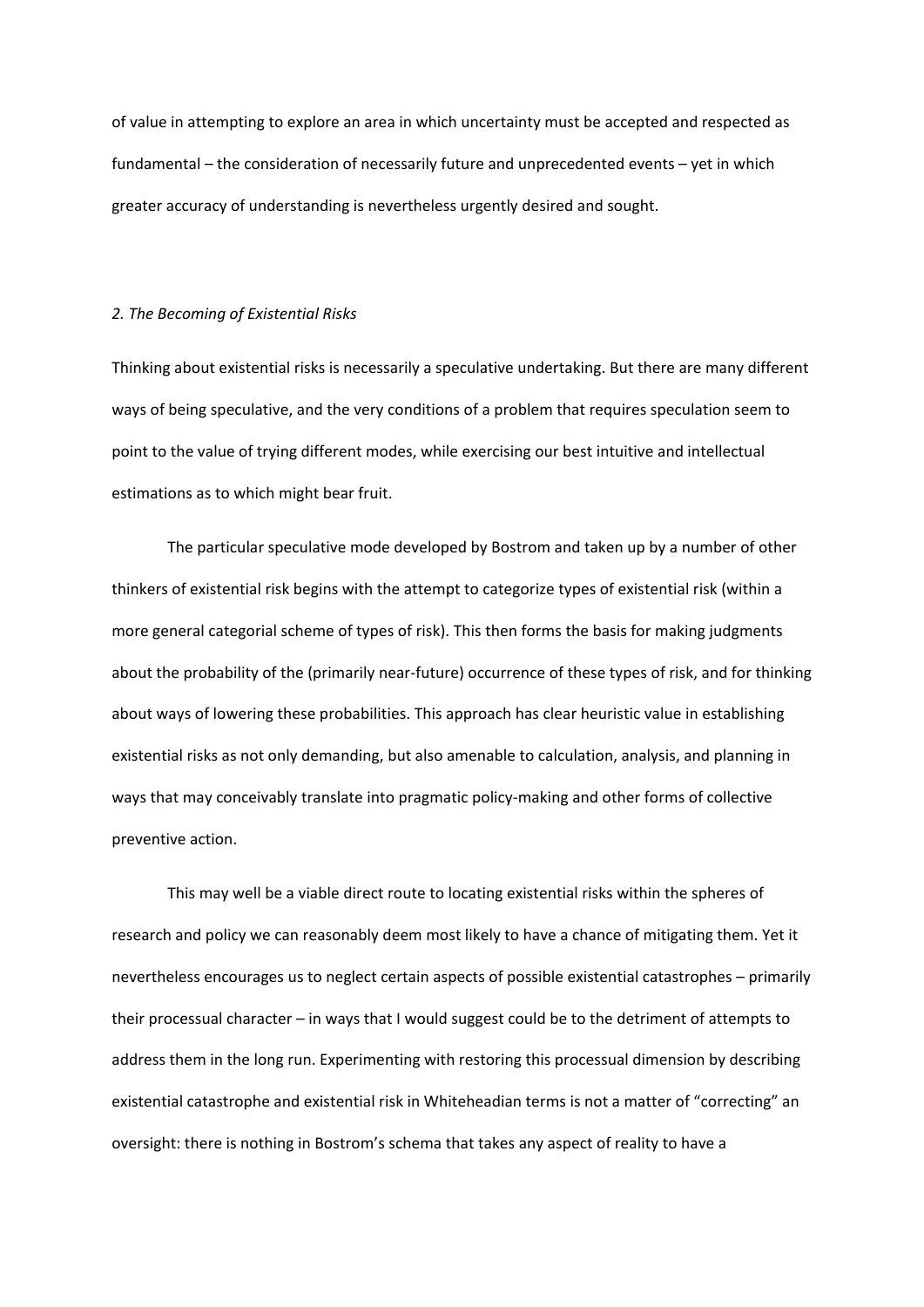fundamentally non-processual mode of existence. Rather, the worry is that this schema lends itself to ways of thinking that tend to bracket or neglect the processual, a reduction that is commonplace and efficacious in many contexts of everyday and scientific thinking, but which can on certain points have a nontrivial effect. Identifying and seeking to recover the nontrivial losses in this reduction is the first aim of the following redescription of existential catastrophe and risk in Whiteheadian terms.

Henri Bergson, another process metaphysician, often referred to this kind of reduction as a "spatialization" of what are more aptly considered temporal aspects of reality. Whenever we treat something of a temporal or processual character as though it were divisible into homogeneous units – whether implicitly in thought and language, or with the aid of diagrammatic forms that represent time as a spatial dimension – we spatialize it. Whitehead agrees with Bergson that spatialization is reductive, in that it promotes an analysis of the world "in terms of static categories," even as it is simultaneously "the shortest route to a clear-cut philosophy expressed in reasonably familiar language" (PR: 209). In many cases and contexts, this reduction can be considered irrelevant or trivial. But whether as a direct impetus or indirect influence, the spatializing habit can have a nontrivial effect on attempts to understand the fundamental nature of reality, or any aspect of reality in which this fundamental nature is at stake: "The simple notion of an enduring substance sustaining persistent qualities, either essentially or accidentally, expresses a useful abstract for many purposes of life. But whenever we try to use it as a fundamental statement of the nature of things, it proves itself mistaken" (PR: 79). Bostrom's categorial and typological framework provides a "useful abstract" in this sense, but should not be taken as a "fundamental statement of the nature" of the things in question.

Let us try the experiment of putting existential risk and catastrophe in Whiteheadian terms. At the heart of Whitehead's metaphysics is what he refers to as the "concrescence" of "actual entities". Anything conceivable as a singular unit or object, any Cartesian *res vera* (PR: xiii) can, in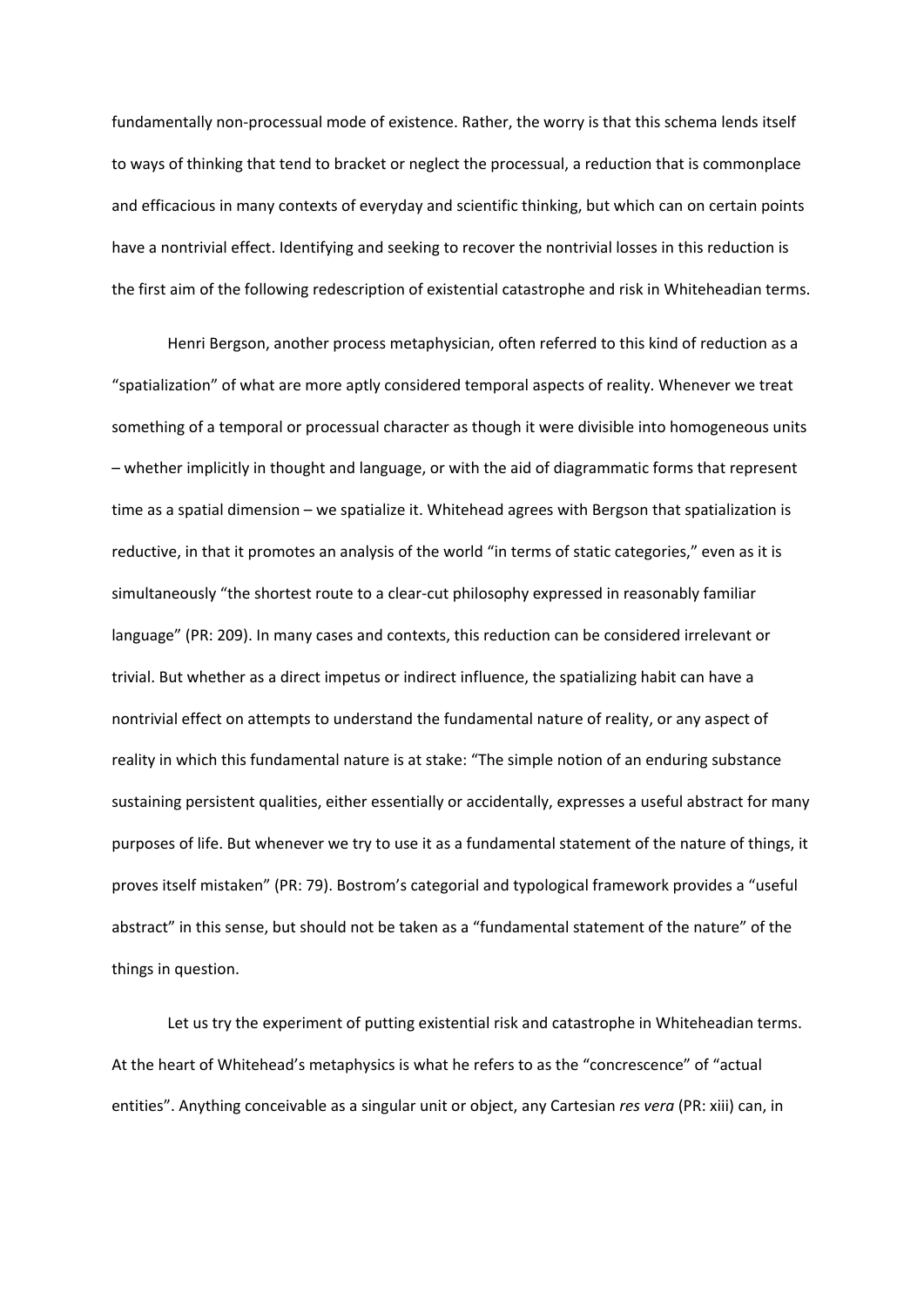Whiteheadian terms, be considered an actual entity or an actual occasion.<sup>[4](#page-6-0)</sup> The reason Whitehead uses the terms "entity" and "occasion" interchangeably is that an actual entity "exists" only at the moment its concrescence is "satisfied" – that is, the moment it is realised by or in relation to some other entity as an entity or thing: it is already passing out of being at the moment of this satisfaction, which is only identifiable in relation to it. Given that actual entities are the basic units or things of Whitehead's universe, anything conceived as having some reality from a human perspective – anything we are likely to treat as a thing, entity or occasion in the more everyday senses of these terms – is likely to consist in Whiteheadian terms, as a collection or convergence of many different actual entities. Perhaps in implicit recognition of this fact, Whitehead reserves a separate terminology for such a collection, referring to it as a "nexus" or "society": "In our reference to the actual world, we rarely consider an individual actual entity. The objects of our thoughts are almost always societies, or looser groups of actual entities" (PR: 198). A molecule, for example, must be "some kind of nexus of actual occasions" (PR: 73). The same applies to a person. To the extent that we conceive of a person as having consistence over time (and, indeed, to the extent that they *do*  have some such consistence or persistence, regardless of our perception or conception of them) as somehow being the same "person" at one moment after another, and having done so throughout their lifetime, we are considering a nexus. This kind of nexus – as e.g. a persistent object or person – is for Whitehead a "society," in that the actual entities – or subordinate nexuses – which constitute it are related by a "social order," e.g. by which one cell in a body is replaced by a cell of a corresponding type, or by which organs and mental activities continue to interact in such a way as to refer to or prehend a particular body or person that is, through this prehension, grasped as the same from one moment to the next, day by day and year by year.<sup>[5](#page-6-1)</sup>

<span id="page-6-0"></span><sup>&</sup>lt;sup>4</sup> Cf. Whitehead: "The actual entity never moves: it is where it is and what it is. In order to emphasize this characteristic by a phrase connecting the notion of 'actual entity' more closely with our ordinary habits of thought, I will also use the term 'actual occasion' in the place of the term 'actual entity'" (PR: 73). On the one exception to this equivalence, see note 10 below.

<span id="page-6-1"></span><sup>5</sup> Social order corresponds to "that complex character in virtue of which a man is considered to be the same enduring person from birth to death" (PR: 90).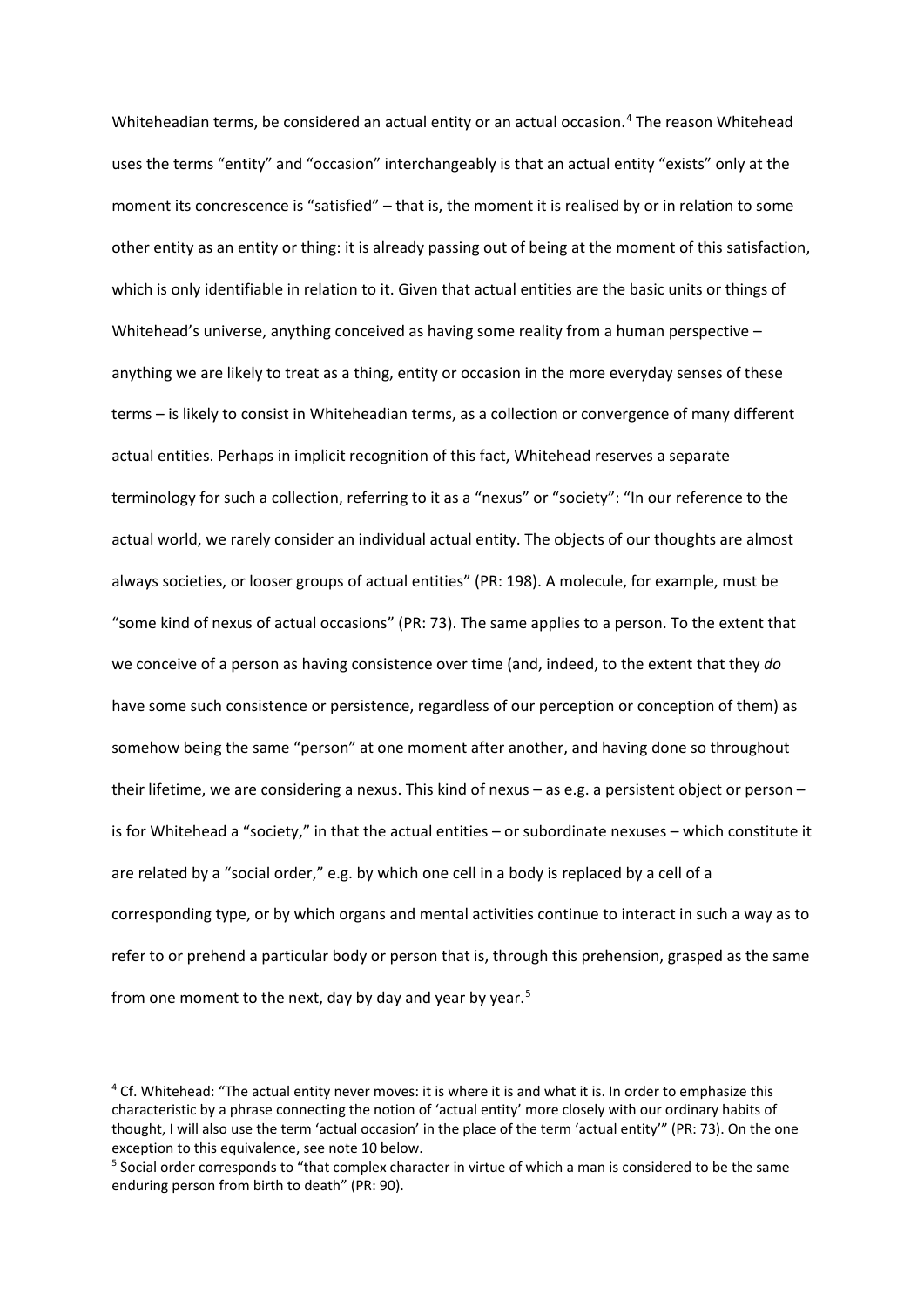Since both existential risk and existential catastrophe are complex phenomena (whether considered from a metaphysical or anthropic perspective), I will use these terms (nexus, society) to describe them here. However, the fundamental metaphysical relationship between concrescence and actual entity/occasion gives us the fundamental structure involved in a process-oriented approach: anything constituted, recognized or perceived as a particular "thing" is what it is only as the realization of a process, a becoming, and not as having some static or eternal existential status outside of this process.

For any putative existential catastrophe – say, the result of an impact event between our planet and another astronomical object – even if we limit our attention to those aspects of the impact with a direct destructive effect on human life, we treat it as a nexus of occurrences ordered by their common relation to the occasion of the impact. This type of nexus is what Whitehead terms an "event."<sup>[6](#page-7-0)</sup> The continued existence of the impacting object itself, over time (as of the Earth, or any organism or object whatsoever) would be a nexus of the "social" type; and the nexus which included its position and trajectory relative to Earth prior to the collision would of course be one societal nexus particularly pertinent to any attempt to prevent the impact (though, likewise, one could consider the nexus of its salient effects, including powerful winds, shock waves, thermal intensification, tsunamis, earthquakes, all of which could be analysed further as societies with subordinate nexuses and societies, down to the molecular level, or equally to the biographical level of their effects on groups of human and non-human societal nexuses).

We could in theory extend our description to infinitesimal degrees in these terms. What I want to point to is that, for any putative existential catastrophe – for an astronomical impact event

<span id="page-7-0"></span> <sup>6</sup> "I shall use the term 'event' in the more general sense of a nexus of actual occasions, inter-related in some determinate fashion in one extensive continuum. An actual occasion is the limiting type of an event with only one member" (PR: 73).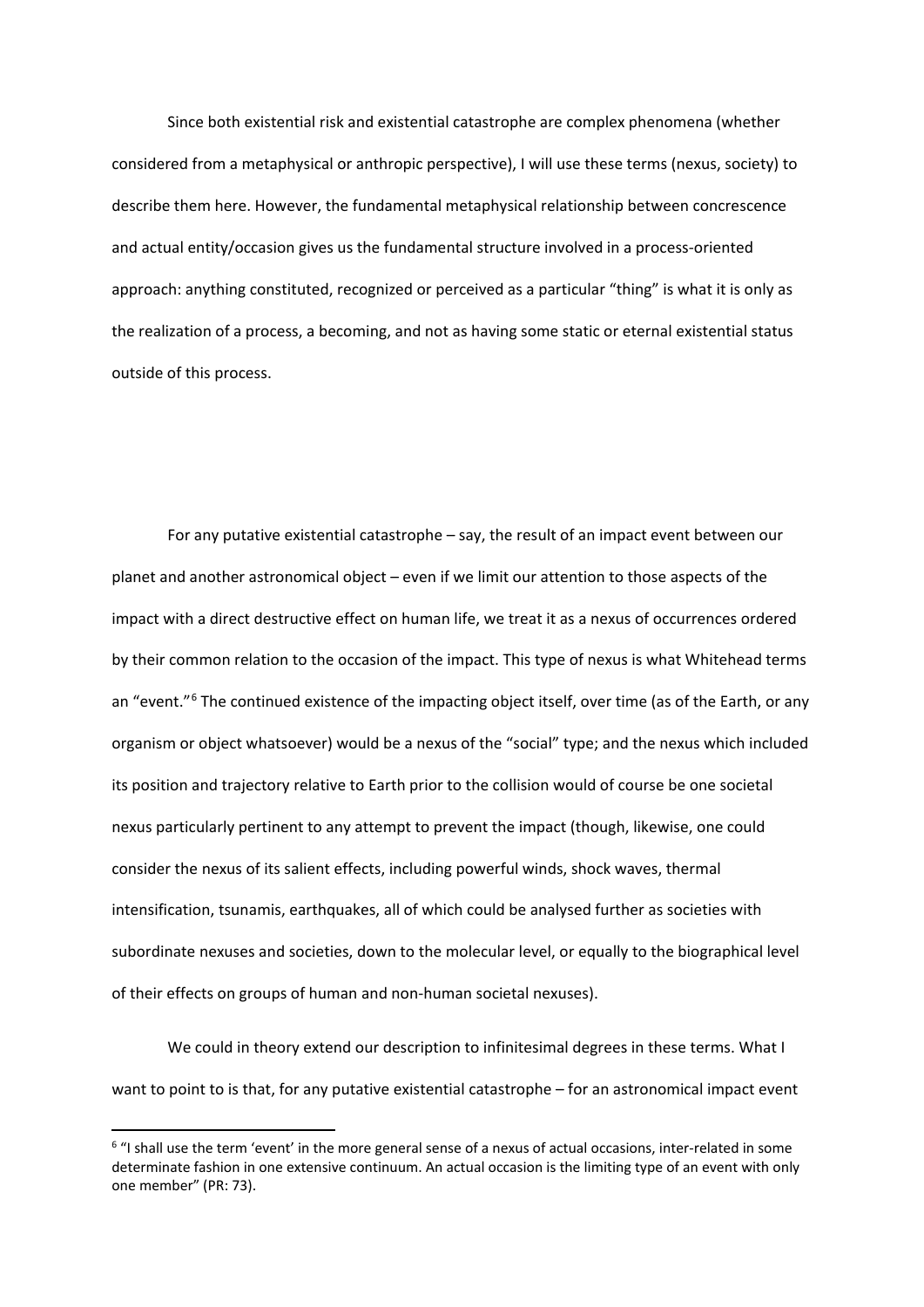as much as for a terrorist attack using nanotechnology, or a nuclear holocaust – there is a societal nexus corresponding to the process of which it is the posited outcome. There are some species of existential catastrophe for which this would be largely irrelevant to us – e.g. the scenario described by Bostrom in which it turns out we are living in a simulation, and those running it decide to shut it down (Bostrom 2002: 4.3; 2003). But for most of the species of existential catastrophe in whose culminating process we might hope to intervene, it is the nexus or society of its coming-to-be that is likely to be most worth our attention.

This nexus or society can be understood as the material or actual set of processes – consisting in subordinate nexuses and others within those, to whatever degree of detail we find it helpful to try to identify them – corresponding to any particular estimation of an existential risk. That is, estimating the probability of an existential risk can be considered an estimation of the likelihood that one such nexus exists, is in process, towards its eventual satisfaction. Attending to this nexus, seeking to locate it, speculating as to and seeking out its components and their advance, would be the operation of an attempt in these terms to mitigate a given species of existential catastrophe.

Bostrom and others' identification of existential catastrophe and risks as particular events, amenable to categorization and probabilistic calculation, has heuristic value in calling for attention to, and beginning to search for advantageous ways to develop mitigating strategies against them. However, such an approach simultaneously (if inadvertently) encourages us to think about given existential catastrophes in binaristic or atomistic terms, as possibilities which will either come to be the case or not, in a manner which risks diverting our attention away from the processes by which this might occur, and which make their probabilities dynamic over time.

One retort to this might be that it should be perfectly reasonable to expect us to be able to employ probabilistic thinking and more concrete, process-sensitive analysis respectively in their proper contexts. That is, we should be able to apply the former in contexts where we are concerned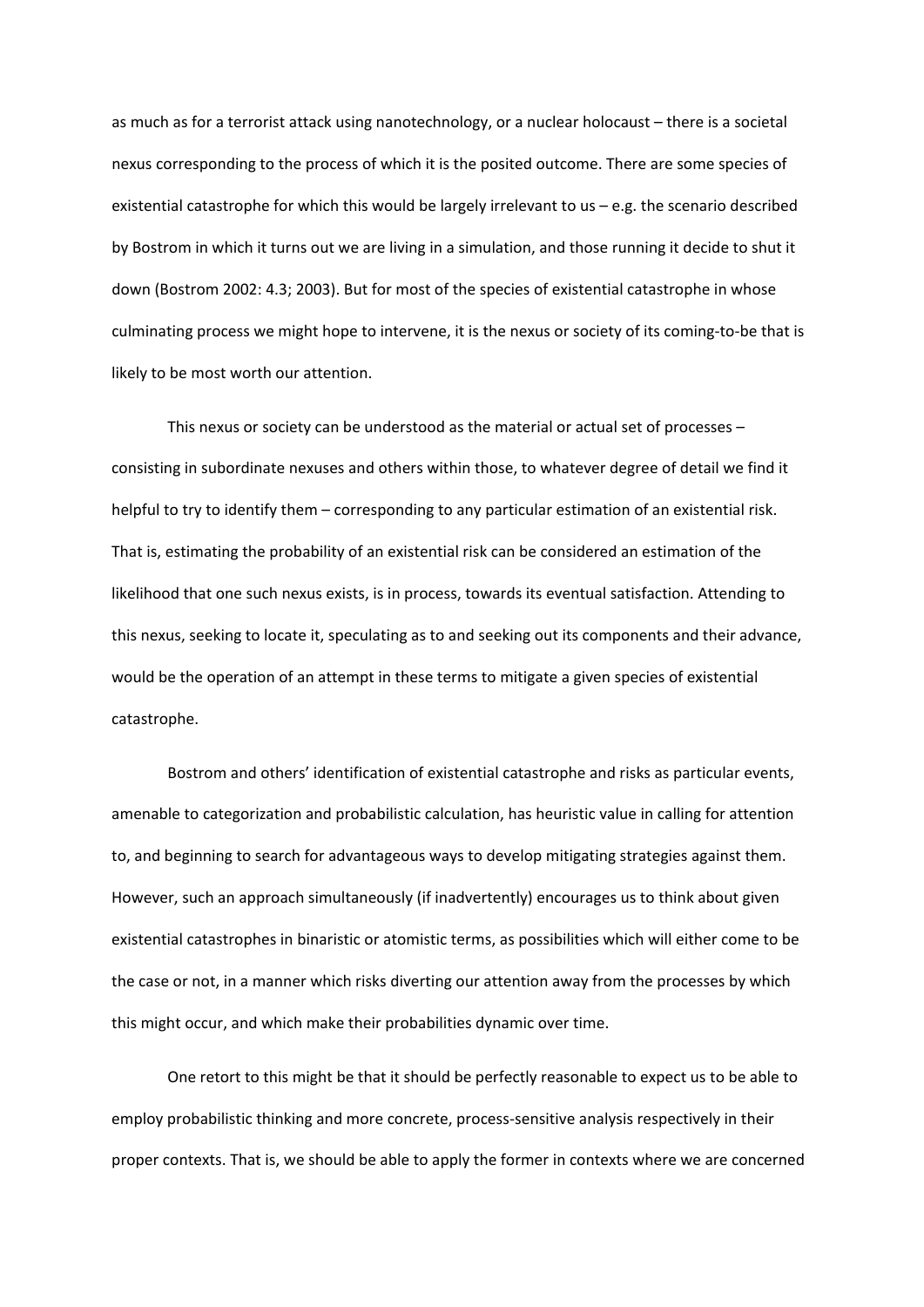with the concept and likelihood of existential risk(s), and the latter in contexts where we are more concerned with intervening in factors that seem to be converging to increase the probability of some specific existential catastrophe occurring. I would suggest, however, that this would be an extremely difficult distinction to maintain in any sustained way. Not all of the feedback loops that go into the development of our thinking and reasoning (indeed, not even the majority of them) are conscious – and neither, indeed, are the relevant factors affecting either our own or nonhuman decisions for the realization of some particular nexus such as a given existential catastrophe. It is neither mystical nor irrational to recognize that an invocation to base our evaluations on "reasons rather than untutored intuition" (Bostrom 2002: 4.3) *can* only ever be met in part, and *should* only be pursued as far as there is useful scope for acting on the basis of reason alone.

Let me offer an example of an area in which I think the probabilistic approach of the prevalent thinking on existential risk – that is, this tendency to encourage an approach which would lead us, consciously or unconsciously, into the habit of treating existential catastrophes as atomistic events isolated from the processes of their coming-to-be, rather than nexuses – can cause problems that might be addressed by the supplement of a more process-based approach.

A recurrent feature of discussions of existential risk to date is the drawing of relatively firm distinctions between terminal and non-terminal global catastrophic risks. This is a virtually inevitable result of Bostrom's proposal to categorize risks by type, according to discrete levels (rather than gradations) of intensity or scope. This might seem to be assuaged by the way existential risk is included within the larger category of global catastrophic risk, rather than set apart as a wholly independent category. In Bostrom's original schema (2002: 1.1), there are risks that are considered global but non-terminal (endurable), such as the thinning of the ozone layer, and terminal risks that are not considered global, such as genocide: a putative catastrophe would have to be both global and terminal to be placed in the existential risk category. In a later, revised scheme (Bostrom and Ćirković 2008: 3; 2013: 17), the global category has been further subdivided to include categories of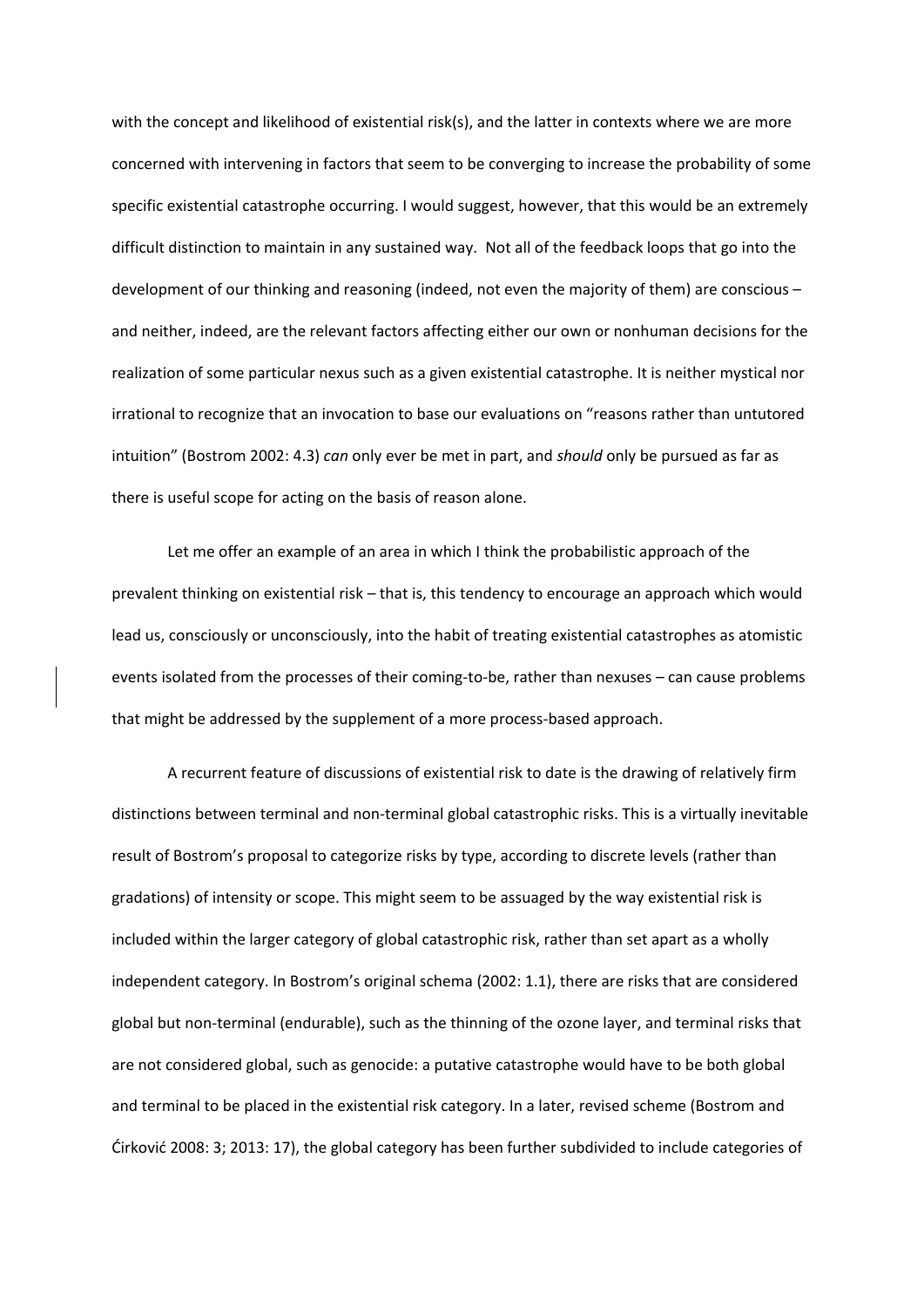risk that are trans- and pan-generational, and the "terminal" category has been replaced with "crushing." On the one hand, this revision indicates a sensitivity to the range of possible catastrophic events that have a non-negligible chance of occurring, and the fact that a catastrophe can be devastating for large portions of humanity without qualifying as existential. On the other hand, however, it functions to reinforce the "special" status of existential risks and the sense that, however great another catastrophe might be, an existential catastrophe should always be of massively greater concern. This is also reflected in the edited collection of essays *Global Catastrophic Risks* (Bostrom and Ćirković 2008), where the editors recognize the sensitivity (and controversy) surrounding the question of how much worse an existential risk should be considered compared to a non-existential global catastrophic risk, broadening their scope in order to "lay a broader foundation of systematic thinking about big risks in general" (2008: 4). Nevertheless, the core of the approach remains that "existential risks share a number of features that mark them out as deserving of special consideration" (2008: 4).

An argument that has been used repeatedly to emphasize the greater importance of existential risks over others is Derek Parfit's reasoning that the difference between a nuclear war that destroyed 100% of humans, and one that destroyed 99%, would be far greater than the difference between the nuclear war that destroyed 99% and the avoidance of such a war altogether. (That is, the survival of a tiny number of humans with the potential to propagate the species into the future is infinitely preferable to the survival of none.) This is based on the reasoning that the eradication of 100% of humanity should be taken to include all possible future generations, whereas the eradication of 99% would not. This sets up an oppositional relationship between existential and non-existential risks: "One might consequently argue that even the tiniest reduction of existential risk has an expected value greater than that of the definite provision of any 'ordinary' good, such as the direct benefit of saving 1 billion lives" (Bostrom 2013: 19).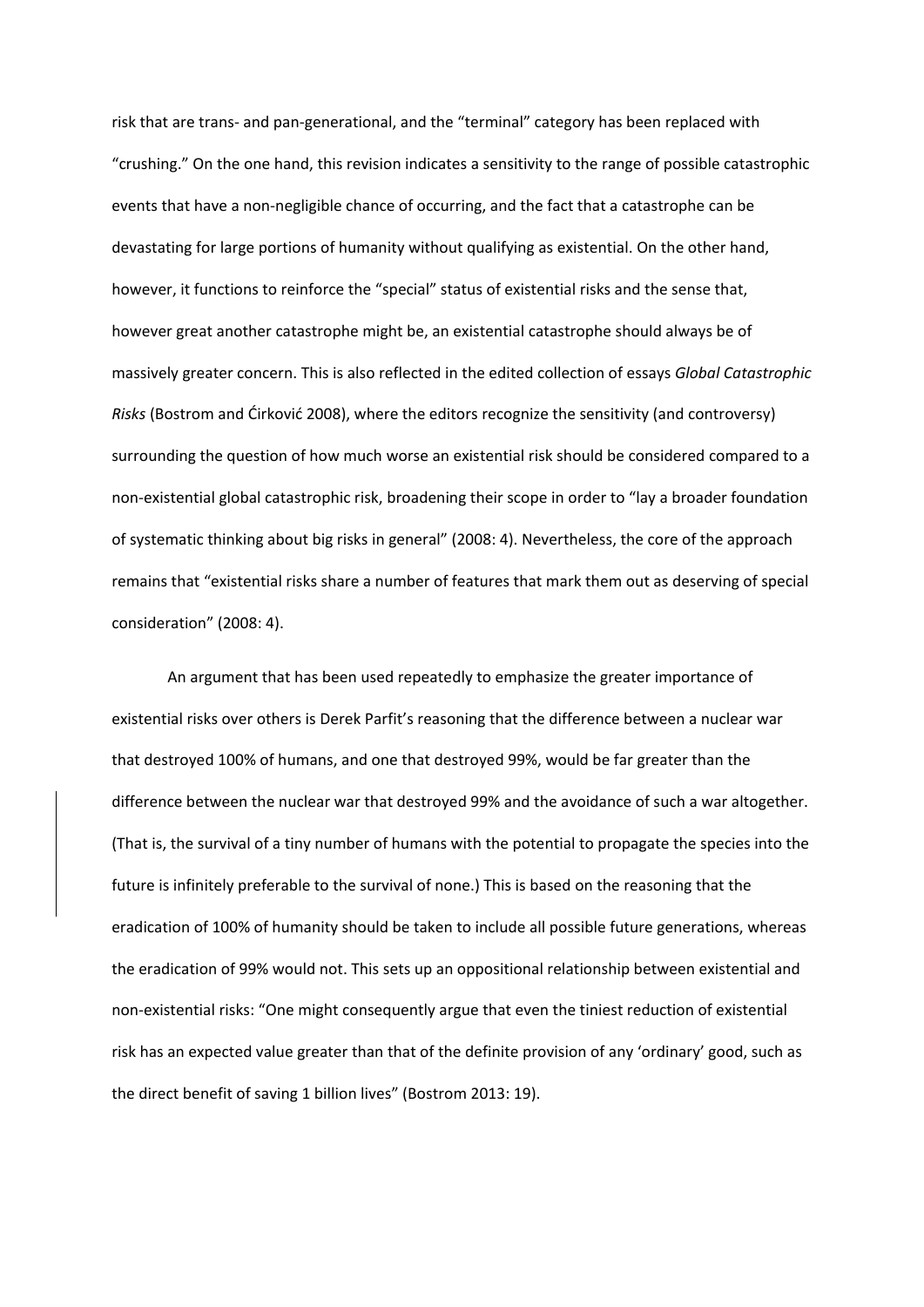This kind of reasoning, often couched in terms of utilitarianism, also involves a degree of game theory, whereby the value assigned to a smaller quantity of lives, e.g. 1 billion, is much smaller than that assigned to a much larger quantity, e.g.  $10^{16}$  (Bostrom 2013: 18), thus making sacrificing the former to preserve the latter ethically preferable to preserving the former at the (possible eventual) expense of the latter. However, while there may be no urgent need to refute this in theory, $7$  its application in practice would depend on the emergence of conditions in which this binaristic choice could be actualized. Whether and how likely such conditions are to emerge seems to me much more open to question. Furthermore, the possible argument that even situations in which this *seemed* to be a binary choice would require us to act for the greater good, given the stakes, are suspect, given the extent to which actions taken in the name of the greater good have throughout human history led to the destruction of life on massive scales, and could thus at least as easily be expected to contribute to an existential catastrophe as mitigate one.

While situations can be conceived in which these conditions are met – such as Bostrom's imagining of a "rogue state" scenario in which a preemptive strike against a sovereign nation is necessary to prevent it causing an existential catastrophe (2002: 9.3) – it seems likely that for most varieties of existential risk, there is a good chance that many non-crushing global catastrophes could form part of the nexus constituting the coming-to-be of a particular existential catastrophe. A straightforward example would be global warming. Bostrom gives the thinning of the ozone layer as an instance of an endurable (i.e. non-existential) global catastrophic risk. But this delineation can only be made after the fact: had the "ozone hole" not been recognized and made the target of direct

<span id="page-11-0"></span><sup>&</sup>lt;sup>7</sup> There are many grounds for at least questioning this reasoning, or at least the degree of difference derived from it between the destruction of human lives on massive contemporary versus pan-generational scales. For example, the inclusion of all potential future generations within the calculation of the number of lives destroyed seems to presume that no other factor intervenes in the near future to prevent the appearance of those  $10^{16}$  lives. In another vein, to suggest that the destruction of a potential future life is equivalent in value to the destruction of an extant life is dangerously close to arguments that equate abortion with killing – and could even be taken to imply that all of us have an ethical duty to procreate as much as possible. However, I see no reason to disagree in absolute terms with the idea that a pan-generational catastrophe would be considerably worse than one affecting a more limited (though great) number of lives: the concern here is how one determines one or the other *in advance* to be an outcome of particular circumstances or actions, and what actions this is then used to support or justify.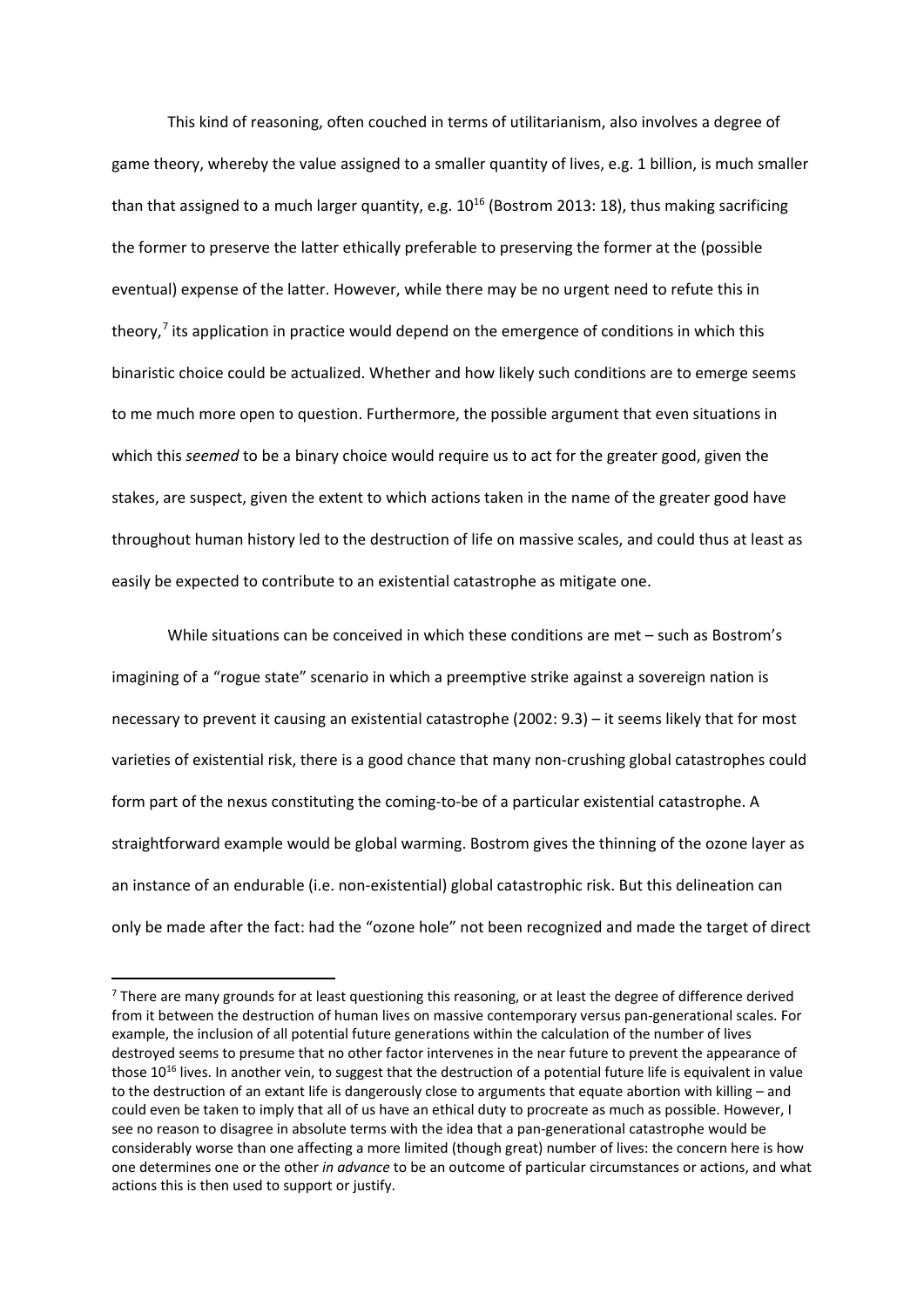global action in the 1980s, or had the Montreal Protocol not succeeded, the production of ozonedepleting chemicals might have been the primary factor in the occurrence of an existential catastrophe. While it is correct that a short-term thinning of the ozone layer can be considered endurable, while a longer-term erosion, within certain quantifiable parameters, would be crushing or terminal for humanity, placing them on opposing sides of a categorial line encourages us to think them in opposition, neglecting the way in which each is implicated within the other: an existential ozone-depletion catastrophe arises out of a non-existential one, and addressing the latter reduces the risk of the occurrence of the former.

For other species of existential risk, the possible relations are likely to be much more complicated, but still in ways that I think the categorial approach may encourage us to neglect. For example, the "rogue state" scenario, or one arising from the "deliberate misuse of nanotechnology" to "eat up the biosphere or destroy it by other means such as by poisoning it, burning it, or blocking out the sunlight" (Bostrom 2002: 4.1) could be considered a societal nexus partially constituted by numerous prior global catastrophes whose mitigation might have led to its avoidance. In this hypothetical scenario, it seems highly plausible that, as is the case with many historical acts of terrorism, those behind the deliberate misuse of nanotechnology might be responding to certain geopolitical conditions of injustice and inequality: these might include military invasions and conflicts, widespread poverty, the uneven global distribution of the effects of climate change – all enabled or permitted by other human institutions and powers with the capacity to intervene. Furthermore, it should be possible to identify a number of putative existential catastrophes which, though differing in kind, might include these diverse global catastrophes as significant elements within their concrescence. There are likely to be many non-terminal global catastrophic risks that would constitute elements in the nexus of a number of putative existential catastrophes in formation. It would, therefore, make sense to direct attention towards identifying and addressing these, and viewing this not as a subtraction of resources and attention from the putative actual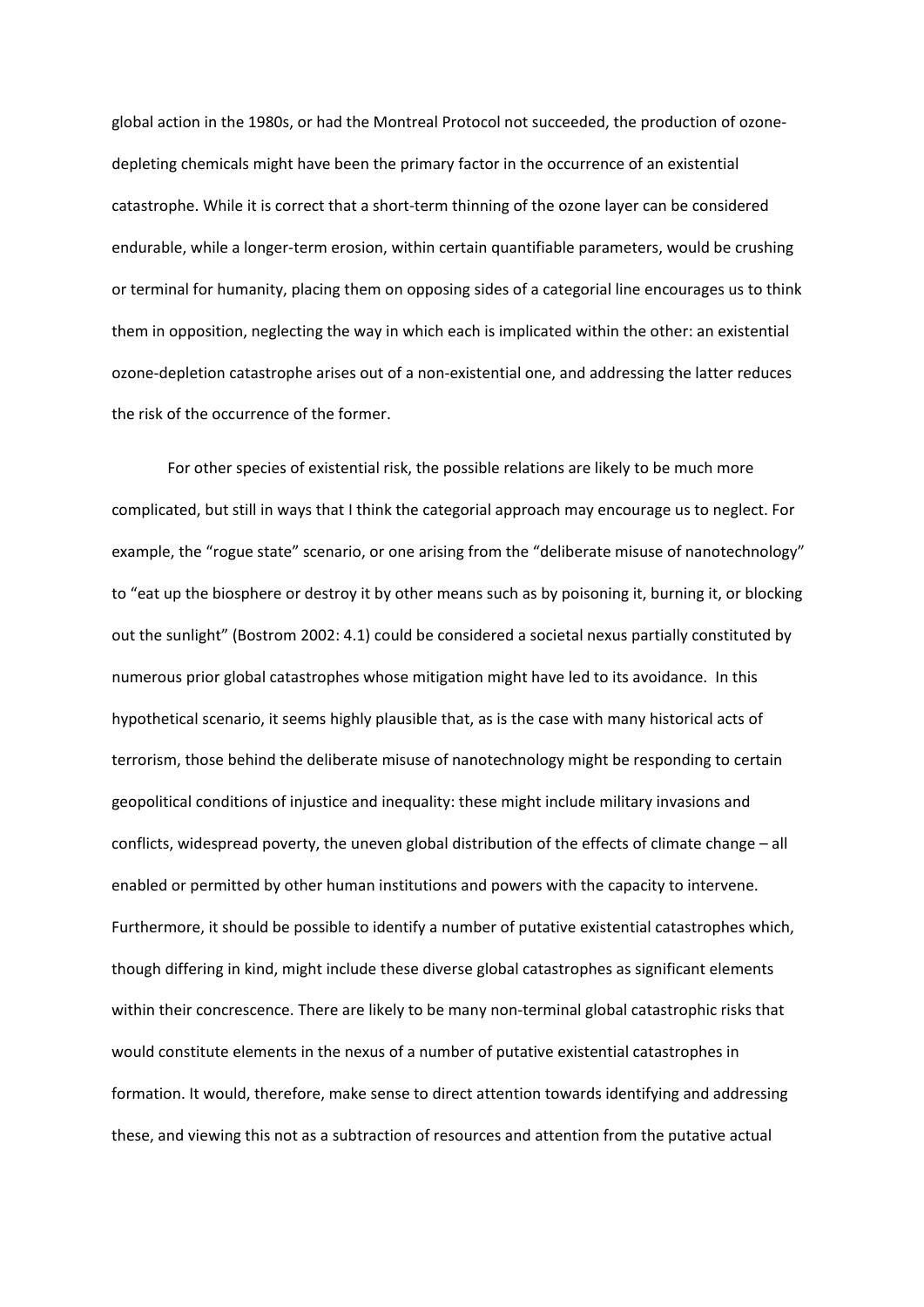entities that constitute given putative existential catastrophes, but as part of the wider challenge of addressing existential risks.

This may seem, from the prevalent existential risk perspective, to advocate what Bostrom denigrates as frittering away altruism on "a plethora of feel-good projects of sub-optimal efficacy" (2013: 19). There are several reasons in addition to the above for suggesting this is not (or at least not necessarily) the case, and that there are additional benefits to the task of reducing at least some species of existential risk, direct and indirect, in tackling such global ethical challenges as world poverty, health, poor living conditions, environmental damage, social inequality, military conflict, and other non- or not-yet-existential threats.

For one thing, as Bostrom notes, addressing many species of existential risk is likely to require a lot of advocates and resources. He thus expresses the hope that "some of the global movements that emerged over the last half century – in particular the peace movement, the environmentalist movement, and various global justice and human-rights movements – will increasingly take on board more generalised concerns about existential risk" (2013: 27). Surely recruiting the voices, efforts, and resources of those committed to such movements is likely to be facilitated by including the challenges of those various forms of global catastrophe in which their primary interests reside, as part of, rather than in competition with, the challenge of addressing existential risk. The notion of asking activists and oppressed groups to set aside their primary concerns in favour of the "greater good" that is the survival of humanity as a whole seems to me not only politically or ethically unjustifiable, but also hopelessly impractical – especially given that, for many such groups it is precisely the struggle over who or what counts as "human", and who is viewed as representative of humanity that is at stake.<sup>[8](#page-13-0)</sup>

Secondly, while some form of game theory might eventually come into play, depending on the probability and type of existential risk in question, there is and will continue to be a great degree

**.** 

<span id="page-13-0"></span><sup>8</sup> See Sylvia Wynter (2003) for an extended account of the epistemology and politics of what she sees as the ongoing struggle in modernity between the ethnoclass "Man" and humanity as a species.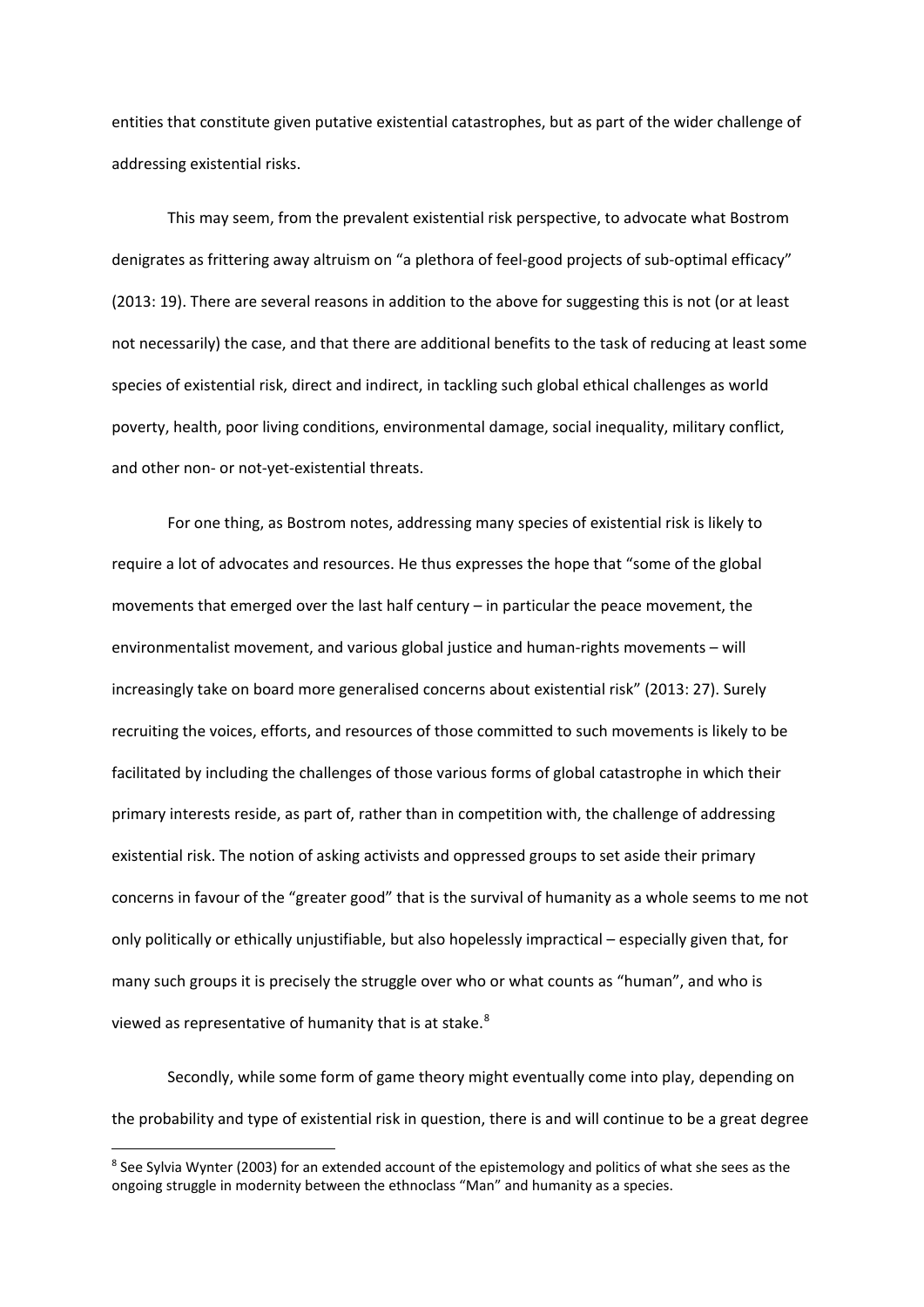of ignorance shrouding all thinking about future risk, regardless of the partial achievements of efforts to pierce it. For this reason there must be some ethical value in the intuitive judgment that any kind of suffering on a mass scale is not only worth addressing in itself, but also as a possible precursor of a more totalizing existential catastrophe. Bateson developed his thinking on deuterolearning in complementary response to a paper by Margaret Mead, in which she advocated that researchers work "in terms of values which are limited to defining a *direction*" rather than towards "defined *ends*" (quoted in Bateson: 159). It seems to me that such a "directional" approach must at least be part of our thinking of and approach to existential risk, such that any kind of global catastrophe should at least be evaluated as a potential element in a putative future existential catastrophe. There would, of course, equally be much danger in making this a fixed law or presumption, and it could promote the very kinds of biased judgment that Bostrom and Yudkowsky (2008), for example, want us to avoid. But we may bear various forms of cognitive bias in mind and look for them in our thinking without abandoning intuition altogether.

Finally, and perhaps most simply, even if we identify it as a reasonable probability that a number of global catastrophic risks are *not* going to play a part in the later occurrence of an existential catastrophe, there is arguably even greater reason to see some of these as potential elements in the development of situations that would be *worse* than the actualization of an existential risk. Bostrom includes such scenarios in his categorial scheme under the designation "hellish." Examples of scenarios that could be considered worse than the eradication of humanity include "permanent and extreme forms of slavery or mind control" (Bostrom and Ćirković 2008: 4), "horrible incurable diseases" (Bostrom 2013: 28), and extreme, permanent totalitarian regimes. As Bryan Caplan notes, "it is tempting to minimize the harm of a social disaster like totalitarianism, because it would probably not lead to human extinction… But perhaps an eternity of totalitarianism would be worse than extinction" (2008: 517).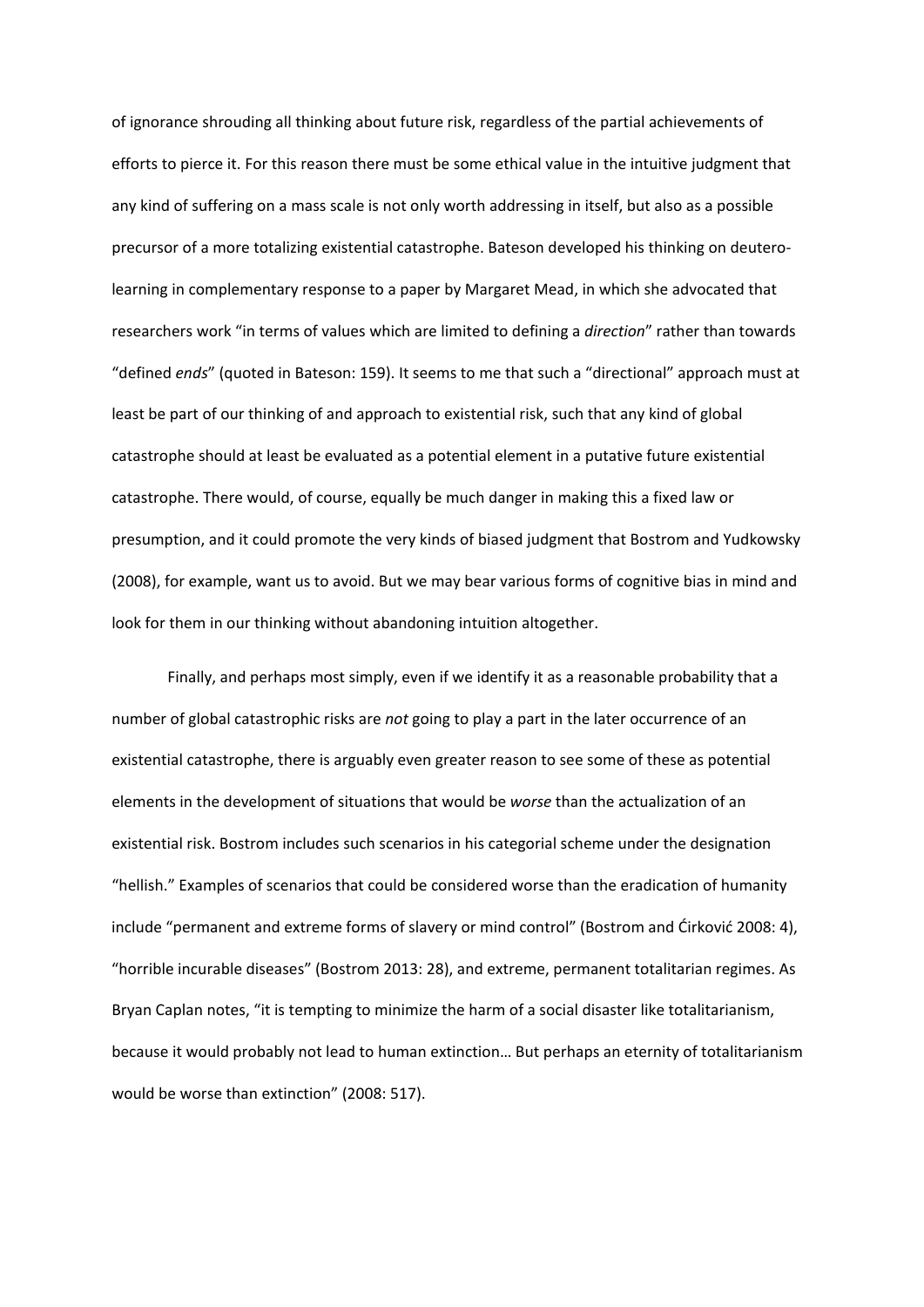At the very least, all of this would seem to point to the value and efficacy of addressing global catastrophic risk holistically in such a way as to include its existential and non-existential varieties. Nothing in the categorial and probabilistic scheme of Bostrom and others directly opposes this, and indeed, there are moments at which it is advocated. This may be taken as manifest in the decision to publish a book on global catastrophic risk rather than existential risk, for example. However, to the extent that the latter ultimately comes across as a book on existential risk with some attention paid to the other sub-categories of global catastrophic risk, and to the extent that notions which seem to oppose this special category to others crop up repeatedly in discussions of the topic, the mode of thinking that underpins them seems to bring with it the kinds of risks I have pointed to above.

Whitehead's system and vocabulary are of course not the only way to get to this position. However, I would suggest that by encouraging us to think carefully about the relation between being and becoming – in putting us within a certain process-sensitive mindset – they begins to affect the way we think about a given phenomenon or subject, such as existential risk, in subtle but potentially important ways. Beyond this, the detail of the conceptual vocabulary with which Whitehead develops his metaphysics, and which I have barely touched on thus far, offers great scope for more careful description of particular putative or potential existential threats in processual terms, should the attempt be deemed worthwhile.

#### *3. Technoscientific Bias and Non-scientific Resources: Propositions*

Before concluding, I would like to consider from another angle, but one also partially informed by Whitehead, the special problems existential risk poses to being thought.

I noted in the introduction to this paper that Bostrom posits an "aversion" to thinking about such a depressing topic as one of the reasons so little attention has been directed to the possible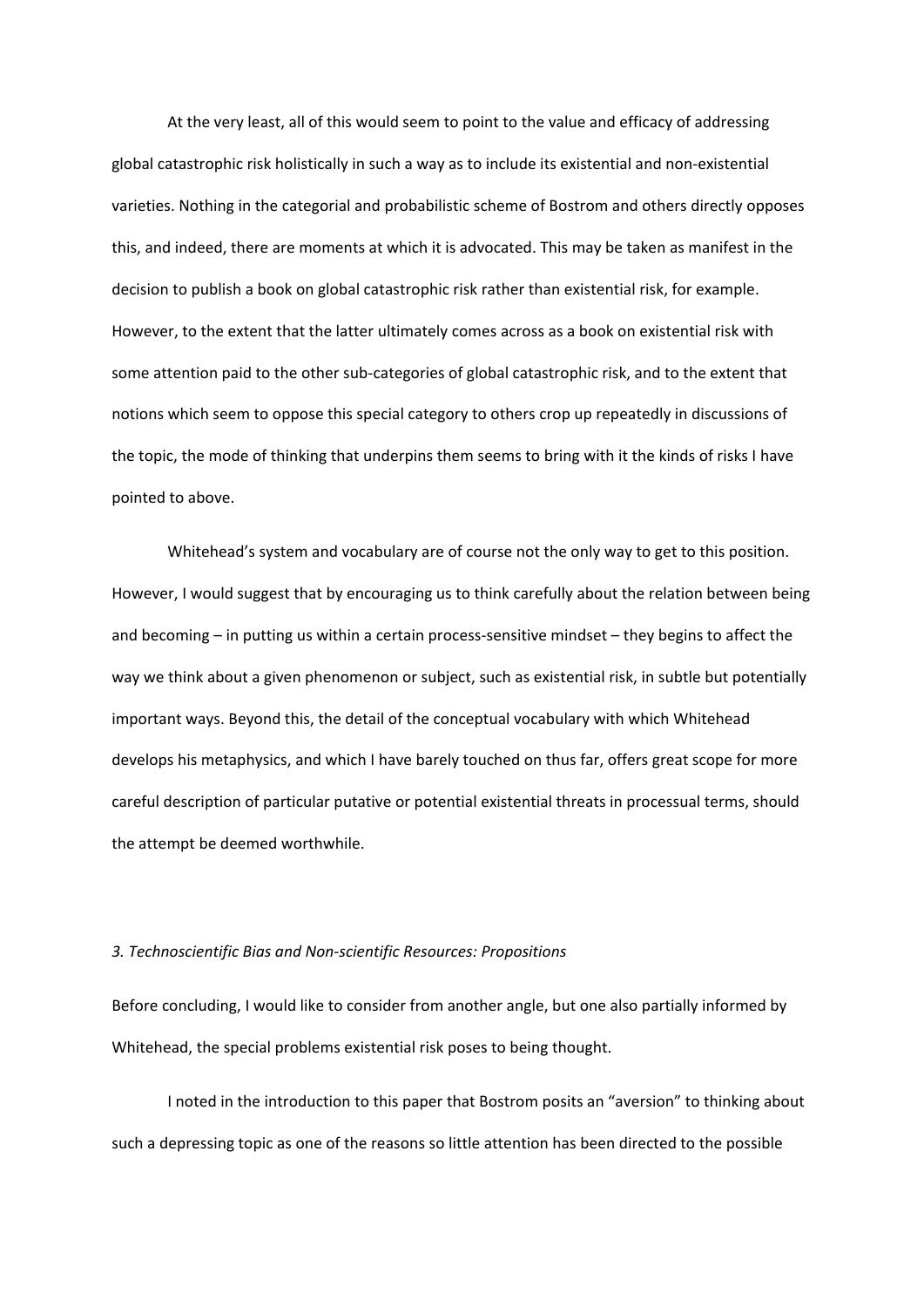occurrence of existential catastrophes. A possibly related factor, highlighted by Yudkowsky (2008: 105-7), is "scope neglect." This is the phenomenon whereby people treat a small number of negative occurrences (e.g. deaths) as though they were worse than a much larger number. Such thinking (or feeling) was expressed by Kurt Tucholsky, among others, in attributing to an imagined French diplomat the following statement: "The death of one person: that's a catastrophe. A hundred thousand deaths: that's a statistic"  $9$  (1932: 148).

Among speculations as to the reasons for this bias, which has been documented in a number of psychological experiments, Yudkowsky cites a common saying in this field of study, that "people do not evaluate events, but descriptions of events" (2008: 114). This should prompt us to consider the implications of the particular conditions underpinning the Bostrom/FHI mode of describing existential risk in comparison to other such modes. The hypothesis of this paper thus far has been that describing large catastrophes in terms of their probability within a categorial scheme of risk has nontrivially different effects on the way we evaluate it compared to a more process-sensitive mode of description (many of these effects being heuristically valuable, but a few giving possible cause for concern). Other modes of describing occurrences that threaten the extinction of humanity, as found in the many narratives constructed on the theme in mythology, religion, literature and other media, will have different conditions and implications for the ways we evaluate them. Yudkowsky, in fact, highlights this sphere, though primarily, it seems, in order to associated it with flawed thinking, when he suggests that "the cliché phrase *end of the world* invokes the magisterium of myth and dream, of prophecy and apocalypse, of novels and movies" (2008: 114). Faced with prospects of destruction on scales that literally transcend their capacity for understanding and rationality – "the brain cannot multiply by 6 billion" (Yudkowsky 2008: 115) – humans turn to the sphere of the transcendent to look for ways to deal with them. This turn to the transcendent is generally seen as a hindrance or distraction within research emerging from the FHI. The prevalent existential risk

<span id="page-16-0"></span> <sup>9</sup> There are many versions of this expression: a very similar statement is commonly (possibly apocryphally) attributed to Joseph Stalin, while Yudkowsky (2008: 106) cites Hungarian physiologist Albert Szent-Györgi's statement that "I am unable to multiply one man's suffering by a 100 million."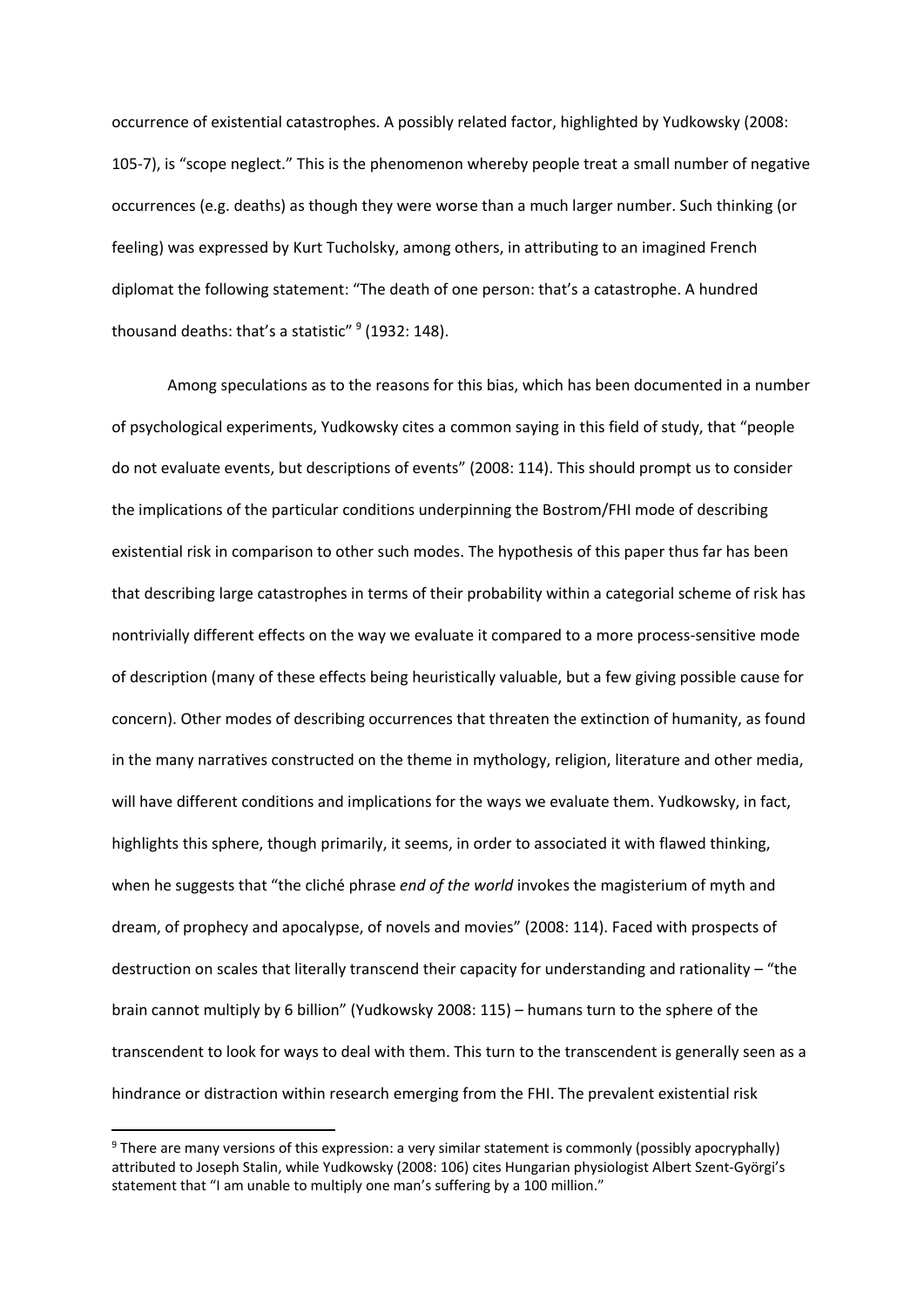approach represented by Bostrom et al seeks to bring existential catastrophe back within the immanent realm of thinkability by developing means of rendering it calculable and amenable to analysis, and exposing the cognitive biases that form obstacles to this enterprise. However, we might also wonder whether wholly avoiding this recourse to the transcendent is either possible or desirable as part of the challenge of mitigating existential risk.

There is a clear techno-scientific bias in existential risk thinking to date, manifest first of all in the general position that the kinds of existential risks with which it is principally concerned are new to human history, dating roughly from the appearance of the possibility of global nuclear war in the mid-twentieth century (Bostrom 2002: 2). This effectively brackets out from the category of significant existential risks any perceived threats to the survival of humanity that have arisen in past religious and mythological contexts, such as large-scale floods, earthquakes, volcanoes and the divine agencies often taken to be behind them. But such a dismissal would seem to run counter to Bostrom's own recognition, in justifying the speculative dimension of his own approach, that: "*If we*  don't know whether something is objectively risky or not, then it is risky in the subjective sense. The subjective sense is of course what we must base our decisions on" (2002: 2, emphasis in original). Nevertheless, the result is that past cultural responses to such risks are effectively ruled out as potentially useful resources for facing current and future challenges of existential risk, even if Bostrom recognizes that religious responses may not have been "unreasonable" within their historical cultural contexts (2013: 29, note 35). This bias is underscored in the list of possible "general improvements" Bostrom hopes may increasingly help mitigate existential risk: "developments in educational techniques and online collaboration tools, institutional innovations such as prediction markets, advances in science and philosophy, spread of rationality culture, and biological cognitive enhancement" (2013: 28). While it is reasonable to assume that techniques such as "sacrificial offerings, persecution of witches or infidels, and so forth" (2013: 29, note 35) are unlikely to be of much use in facing existential risk in the future, to regard superstition-based ritual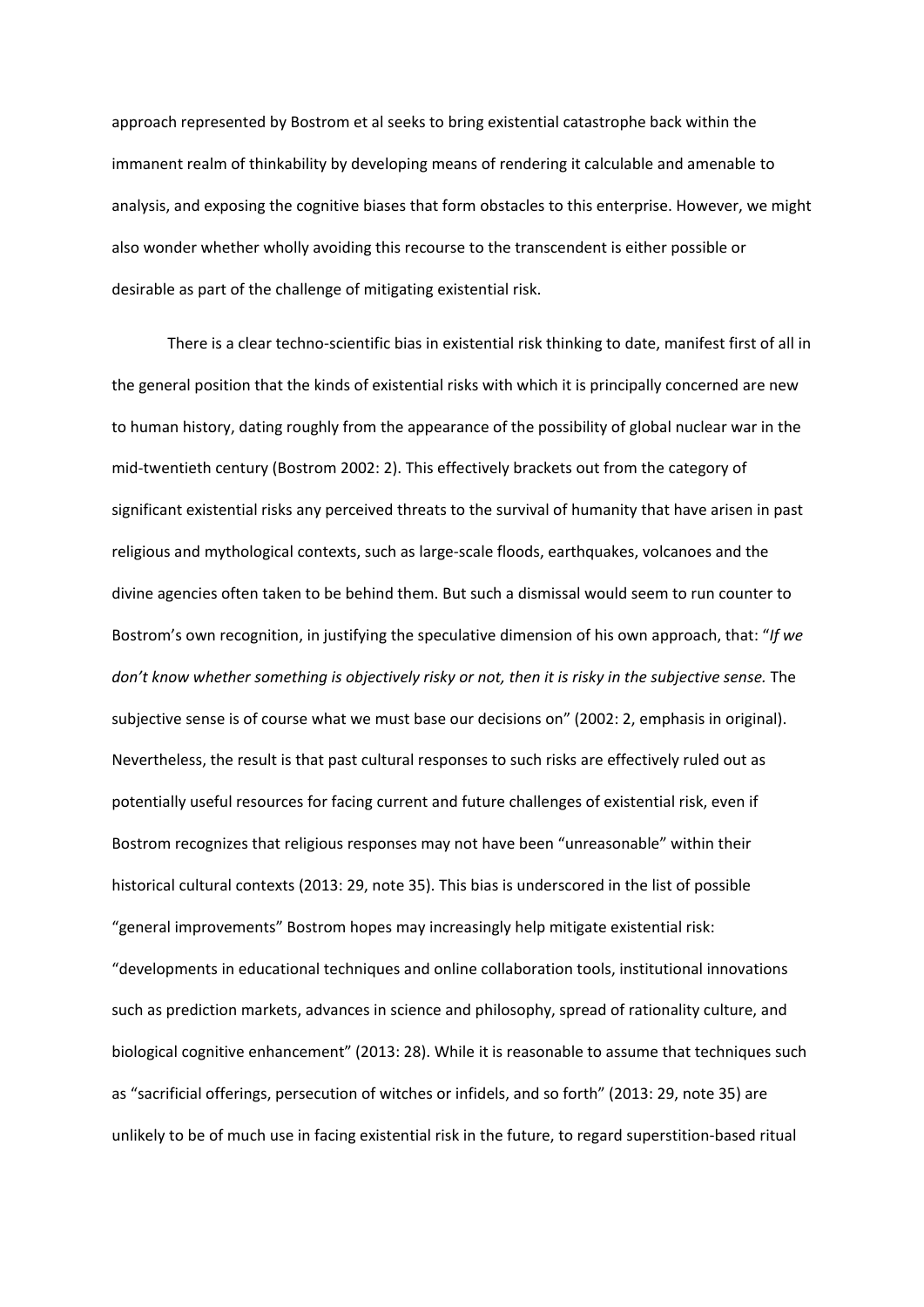as the only potential resource to be found in such contexts (or to dismiss such contexts on the basis that they *include* such elements) seems needlessly restrictive.

How might we envisage an approach that would be neither exclusively rationalist in this way, nor limited to impractically superstitious responses to the transcendent dimension of existential risk? That is, how might we go about rejecting or overcoming the apparent dichotomy of immanence and transcendence that this opposition implies, and which is found widely in modern thought (often manifest in excessive rationalism or scientism on the one hand, and dogmatic or obscurantist mysticism on the other)?

Whitehead's conception of God may initially seem to offer one prospect of addressing this problem. Despite being undertaken, as noted above, as a rationalist adventure, seeking to provide a descriptive system adequate to both objective and subjective experience as part of a single extensive continuum (like Bergson, Whitehead rejects a dominant opposition in nineteenth century philosophy between realism and idealism, anticipating later philosophers of immanence such as Gilles Deleuze and François Laruelle), Whitehead's metaphysics nevertheless has room for a God who/that is essentially not religious. However, the primary functions of Whitehead's God seem to be in enabling the creative advance of all existence, and in preserving or "saving" all that, by virtue of its processual coming-to-be, must also pass out of existence.[10](#page-18-0) For this reason, it is arguably of little value in any endeavour concerned with affecting or (re)directing the direction or historical unfolding of specific situations as they impinge upon the human. Thus for help in addressing the question of existential risk, we must turn elsewhere.

<span id="page-18-0"></span><sup>&</sup>lt;sup>10</sup> These are the respective functions, in summary form, of the two dimensions of Whitehead's God: a "primordial nature" constituting "the unlimited conceptual realization of the absolute wealth of potentiality" (PR: 343); and a "consequent nature" corresponding to the "realization of the actual world" (PR: 345), by which God constitutes the unity of all actual entities as they pass, "say[ing] the world as it passes into the immediacy of his own life." (PR: 346)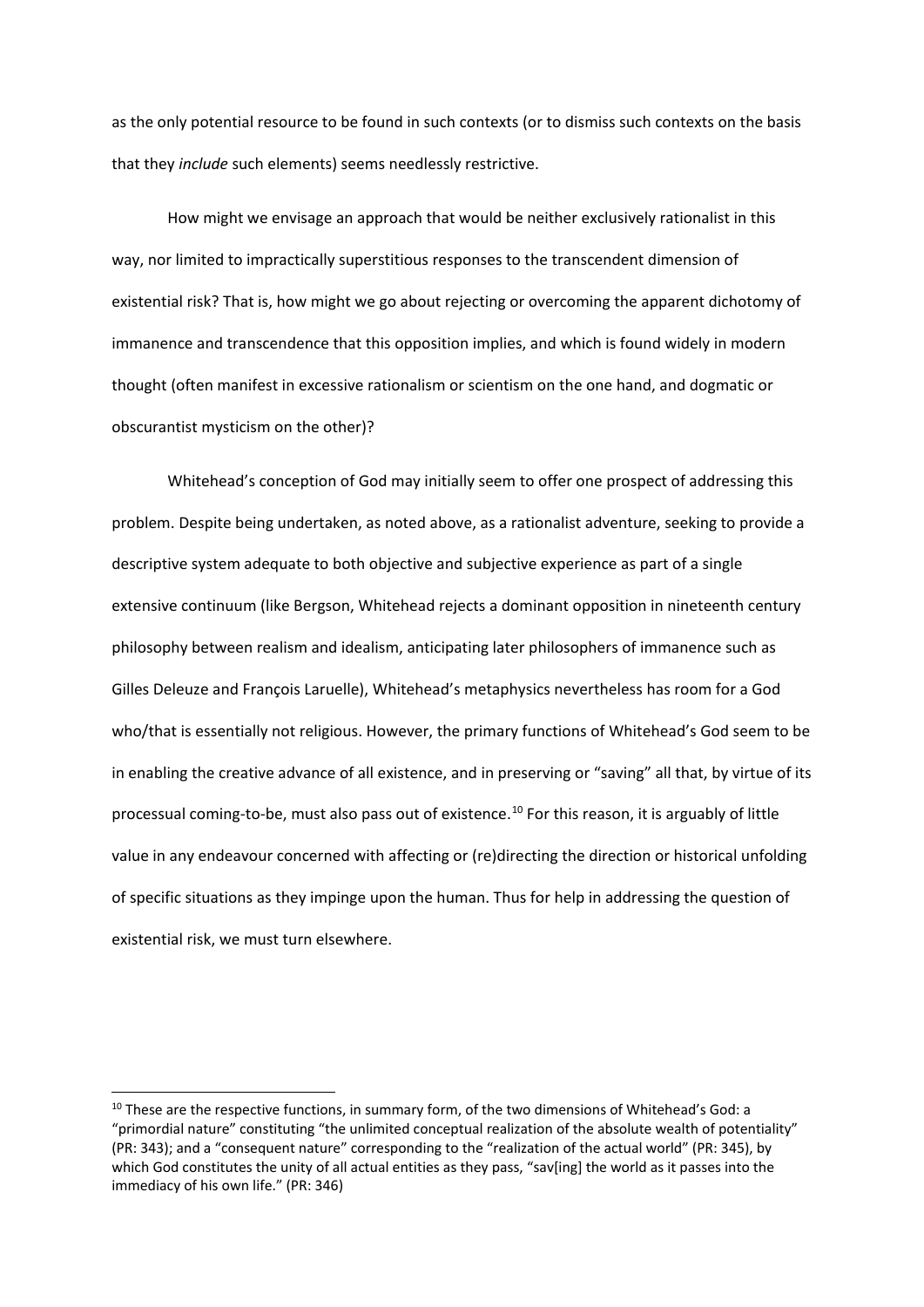Of greater value to the challenge of thinking about existential risk, I think, is Whitehead's discussion of propositions. For Whitehead, a proposition "is the unity of certain actual entities in their potentiality for forming a nexus" (PR: 24). The notion of attempting to address existential risks by postulating or trying to identify the nexus-in-formation that may be leading in the direction of a given existential catastrophe, contributing to or constituting its coming-to-be, as described in the previous section, could be described as a propositional mode. Whitehead terms the constitutive actual entities of a proposition its "logical subjects", while definite eternal objects (for example, the principle that humanity can come to an end, the fact of the passing or perishing of all actual entities, the potential for this or that mode of destruction) are its predicates. In this sense, a proposition has actuality in the actual entities it involves, as well as in the actual entity in which its thought or expression consists, and yet can still be the basis of logical or theoretical speculation in the senses in which philosophers, scientists, and other thinkers more commonly use the term. As Whitehead puts it, "a proposition is a new kind of entity. It is a hybrid between pure potentialities and actualities" (PR: 185-6).

Whitehead is critical, however, of the logic-centred philosophical approach to propositions that has treated them purely in terms of true/false expressions, geared towards the making of judgments. "The main function of propositions in the nature of things" he writes, is not to facilitate belief, "but for feeling at the physical level of unconsciousness. They constitute a source for the origination of feeling which is not tied down to mere datum. A proposition is 'realized' by a member of its locus, when it is admitted into feeling" (PR: 186). In terms of this distinction, the prevalent mode of discussing existential risk can hitherto be said to have been propositional in the narrower sense – seeking to establish the basis for making yes/no or true/false judgments and logical, calculable estimations of probability. If, however, we appreciate the value of propositions in Whitehead's sense, then we may look for propositions relevant to the challenge of thinking and addressing existential risk in the kinds of places that the probabilistic existential risk approach tends to exclude as irrelevant and/or irrational: in mythology, religion, intuition, literary, and other media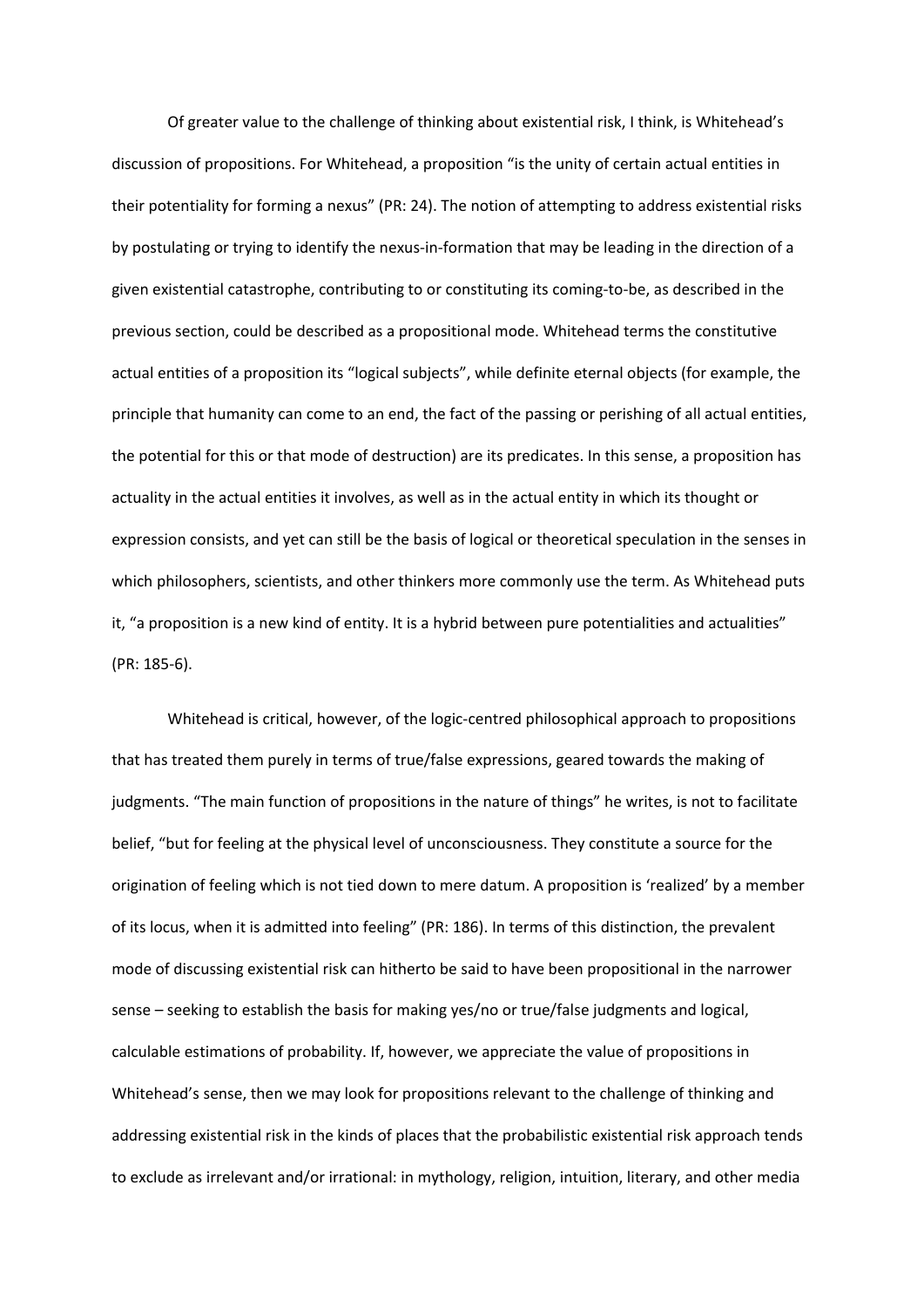and narrative modes – Yudkowsky's separate "magisterium of myth and dream, prophecy and apocalypse, novels and movies." After all, there is no reason for seeing such "unscientific" realms as incapable of constituting useful resources (intellectual, affective, or otherwise) for thinking and addressing existential risk – any more than we would expect to find scientific or analytic thought and discourse free of either cognitive bias or speculation.

The propositions found in such cultural resources concerned with threats to humanity, from *Atrahasis* and other ancient flood myths to J. G. Ballard's *The Drowned World*, from Plato's *Timaeus* to *The Planet of the Apes*, may well all turn out to be "non-conformal" to the actual world of an entity concerned with it, rather than "conformal" ("non-conformal" and "conformal" being Whitehead's adaptations of "false" and "true"). It is quite likely that none will conform fully to the nexus of a given existential catastrophe (though by the time we knew this it would be too late, from a human-survival-oriented point of view, for it to matter); there is, however, plenty of scope for thinking that the propositions found in such loci might conform to some or other element in the actuality of existential *risk*, as the thinking, feeling, acting in relation to the possibility of such catastrophes – and that they may therefore be of value to attempts to shape or affect these responses and approaches. Even so, in contrast to the way propositions are deployed in a standard mathematical or logical treatise (such as Russell and Whitehead's *Principia Mathematica*), even failing to conform to actuality would not render a proposition without value within this broader perspective:

The conception of propositions as merely material for judgments is fatal to any understanding of their role in the universe. In that purely logical aspect, non-conformal propositions are merely wrong, and therefore worse than useless. But in their primary role,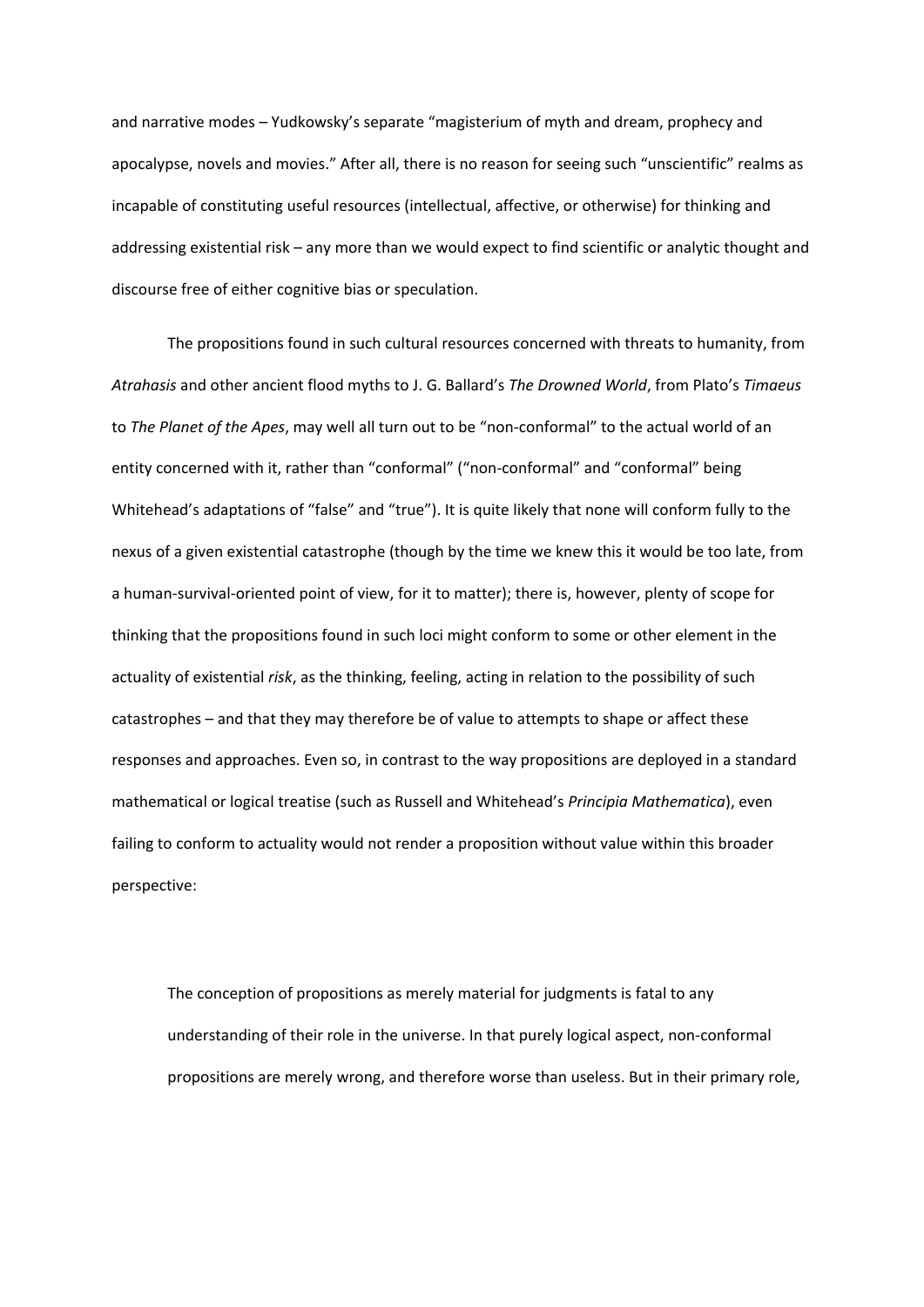they pave the way along which the world advances into novelty. Error is the price which we pay for progress. (PR:  $187$ )<sup>[11](#page-21-0)</sup>

Within this paradigm, error is of (great) potential value. In the context of an actualized existential catastrophe, error in the approach to mitigating it is terminal. But errors regarding, for example, the course of its development, the question of "which one will get us first," or the different factors in its concrescence, may all contribute to the population of a conceptual and affective picture of existential risk that may have diverse roles to play in our multi-modal attempts to mitigate it.<sup>[12](#page-21-1)</sup> Every proposition brings something new within our scope:

When a non-conformal proposition is admitted into feeling, the reaction to the datum has resulted in the synthesis of fact with the alternative potentiality of the complex predicate. A novelty has emerged into creation. The novelty may promote or destroy order; it may be good or bad. But it is new, a new type of individual, and not merely a new intensity of individual feeling. (PR: 187)

<span id="page-21-0"></span> $11$  On this basis, we might also consider as a probably nonconformal proposition with potential value as "lure for feeling," a version of Whitehead's God that would still have some capacity for the salvation of actual humans; this was a possibility raised in relation to environmental catastrophe in the presentation at the conference in Claremont that became the germ of this paper (*How Do You Make Yourself a Proposition? A Whitehead Laboratory,* Dec 1-3, 2016).

<span id="page-21-1"></span><sup>&</sup>lt;sup>12</sup> Equally, while propositions drawn from an ancient mythological text may have little to contribute to the challenge, for example, of developing "ecophagic devices" to counter a nanotechnological catastrophe (though who knows?), they might easily offer something of value to the challenge of designing "new institutions that can maintain and administer centralized global power without becoming oppressive"(and the possible blindspots in the thinking in such design that could unwittingly give rise to further threats) – two possible approaches to nanotechnology as a global catastrophic risk suggested by Phoenix and Treder (2008: 497-8). In a similar vein, while scientific and analytic research (including, at least in passing, some of the work on existential risk) often recognizes that science fiction provides useful imaginary descriptions of possible emergent or future technologies that could give rise to global catastrophic threats, such as robotics and AI (Isaac Asimov), the technological singularity (Vernor Vinge), or nanotechnology (Neal Stephenson), we should not neglect what these and other less scientifically detailed works of science fiction might offer to pragmatic efforts towards risk mitigation in the propositions they offer touching on ethics, politics, culture, modes of thinking and feeling, myth, and so on.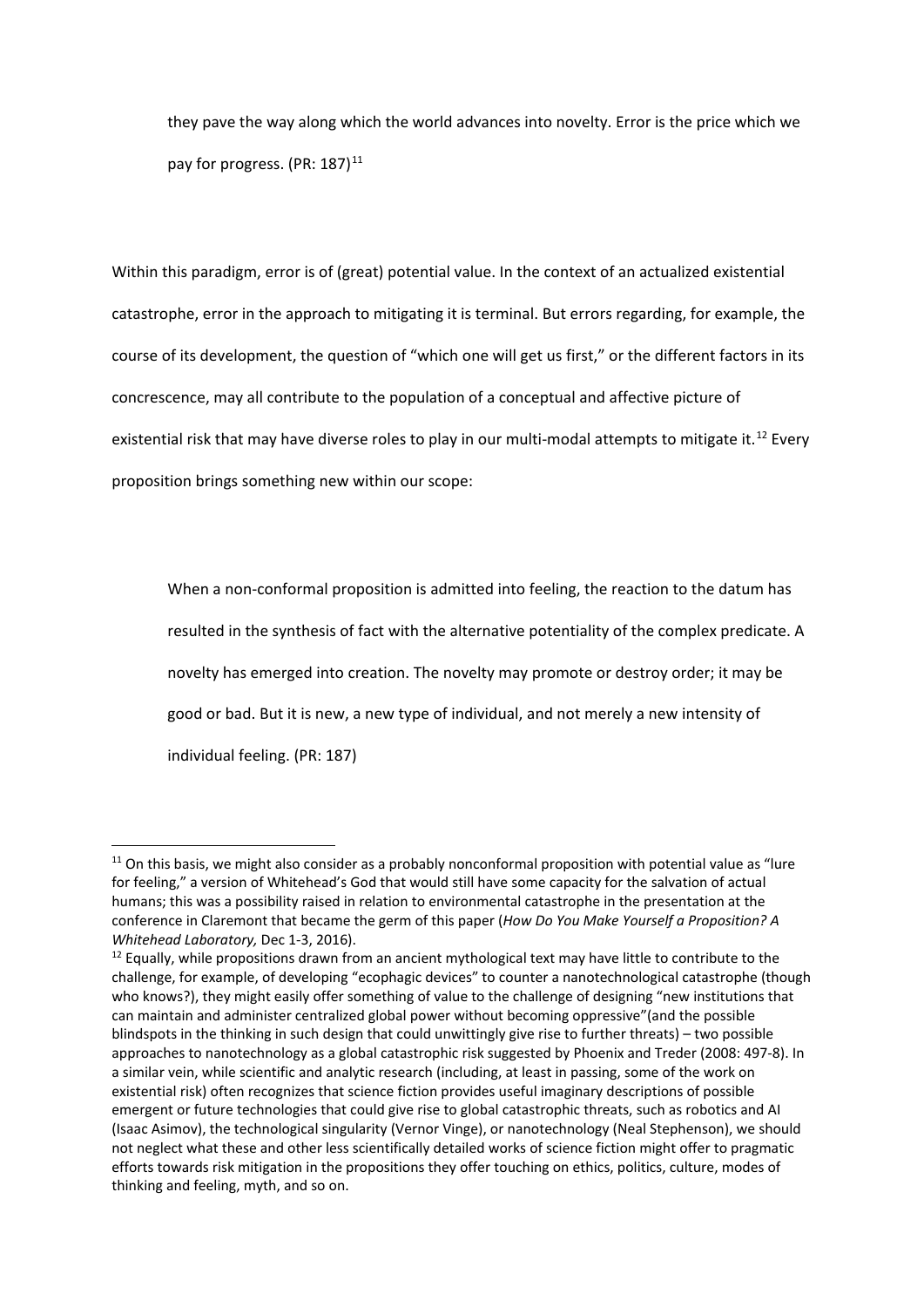This may be one general approach to tackling the problem described at the outset of this paper, of achieving the adaptive results of Bateson's deutero-learning without the benefit of first-order trialand-error learning. This is a form of learning based on error without trial – on virtual error, or error as the general field of hypothetical possibilities from which actuality will continually emerge. It might be considered a cousin, as it were, of the species of thought experiment on which analytic thinking (including that of existential risk) often draws – but expanded to include feeling, error, uncertainty as valuable aspects of both the resource in question and the effects derived from it.

On this basis, I would advocate mining the vast collection of cultural resources, both ancient and modern, relating to the theme of the end of the human, the form it takes and the ways humans and other beings respond, for propositions of potential value to the larger task of facing the challenge of existential risk, which is as much a psychological and cultural problem as it is a technoscientific one: in this sense, the conception of this project as multi- or transdisciplinary has not yet gone far enough. Even the most sceptic rationalist, one who deems such cultural resources as almost certainly irrelevant to this task, would accept, we might hope, that they have the potential capacity to help reduce existential risk by "*one billionth of one billionth of one percentage point*," which, according to Bostrom's calculation of the value of addressing existential risk at all, would be "worth a hundred billion times as much as a billion human lives" (2013: 19). Furthermore, though such an undertaking might require significant time and effort, nevertheless considered in relation to projects such as enhancing international counterterrorism initiatives, implementing comprehensive biosecurity strategies, developing global systems for overseeing nanotechnology research, or building "Noah's Ark" refuges<sup>[13](#page-22-0)</sup> and seed banks, such research has the extra advantage of being, to put it simply, cheap.

We shouldn't expect to be able to anticipate exactly what benefits might be derived from such research (any more than one does with a given scientific experiment, so long as a working

<span id="page-22-0"></span> $13$  For a discussion, see Hanson (2008: 373-5).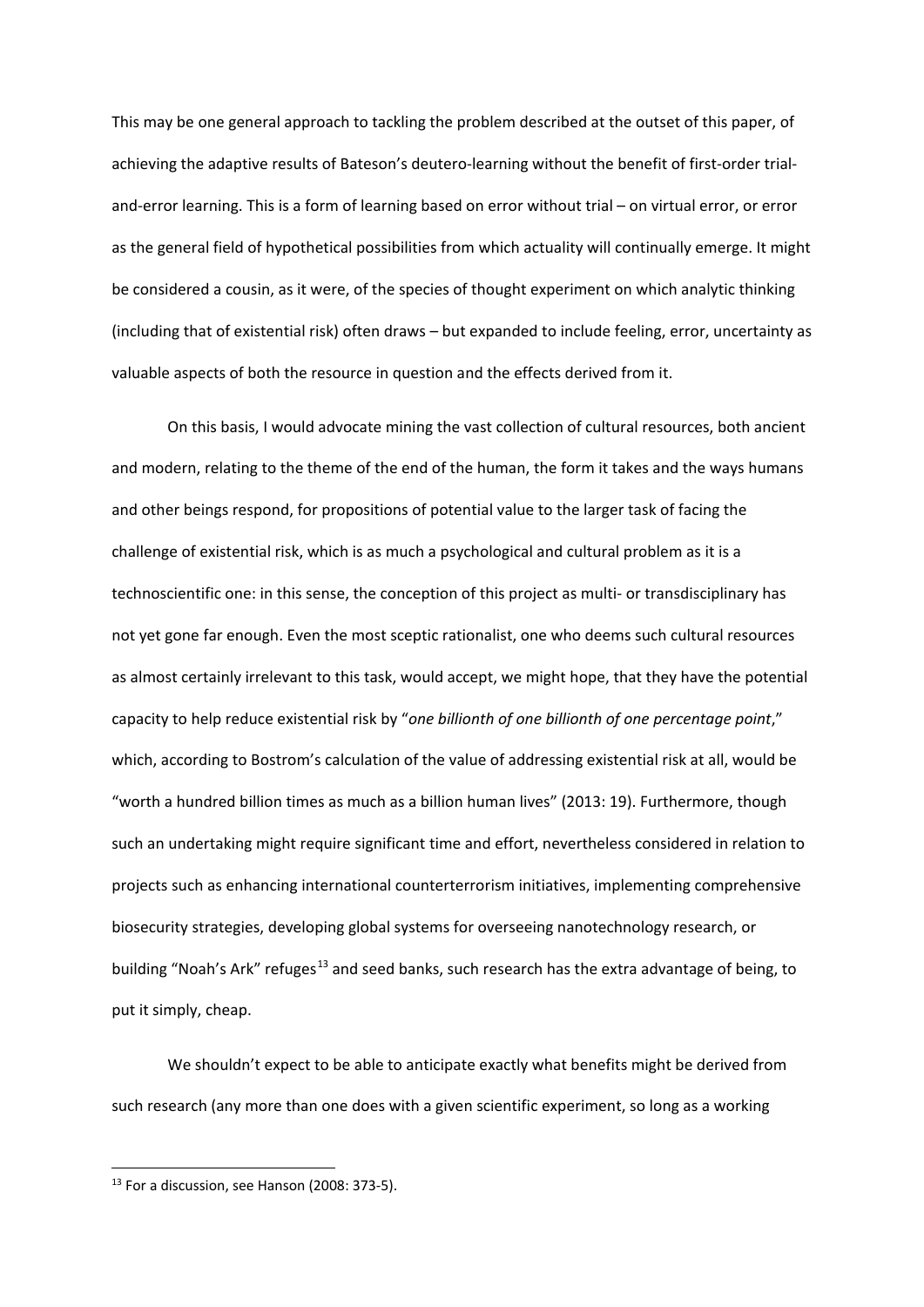paradigm and reasonable hypothesis that useful findings are possible has been established). But undertaking the endeavour would in itself imply a slight loosening of the techno-scientific/rationalist bias prevalent in existential risk thinking to date (this is not to say that this bias is not for the most part sensible and efficacious; it is in what it risks excluding, rather than what it includes and prioritizes, that I find some cause for concern). But we can speculate that the value of this loosening is one effect into which, through a series of feedback loops, we might expect to gain further insight and understanding as such an endeavour is pursued. In particular, we should at least entertain the possibility that the long-term survival of humans in some or other (likely posthuman) form will ultimately depend upon our ability to let go, at least to some extent, of our fixation on precisely this goal of human survival, or at least our treatment of it as an absolute imperative, and our seeming dependence on instrumental means of achieving it. Indeed, who is to say that this is not the "Great Filter" that has been proposed as bringing about the extinction of complex, intelligent lifeforms elsewhere in the universe, such that we have not yet encountered them?<sup>[14](#page-23-0)</sup> Might it not be that the fixation of advanced technological societies or species on the scientific rationality and technological reasoning that they credit with having got them there, is precisely what repeatedly leads to their (self-)destruction through the (mis-)use of their technological accomplishments? This may very well *not* be the case; but it is a possibility that at least deserves to be included in our attempts to think about how to think about existential risk.

**Works Cited**

Gregory Bateson, *Steps to an Ecology of Mind* (Chicago: University of Chicago Press, 1972).

<span id="page-23-0"></span> <sup>14</sup> See Bostrom (2002: 8.2); Ćirković (2008: 131-5); Webb (2002).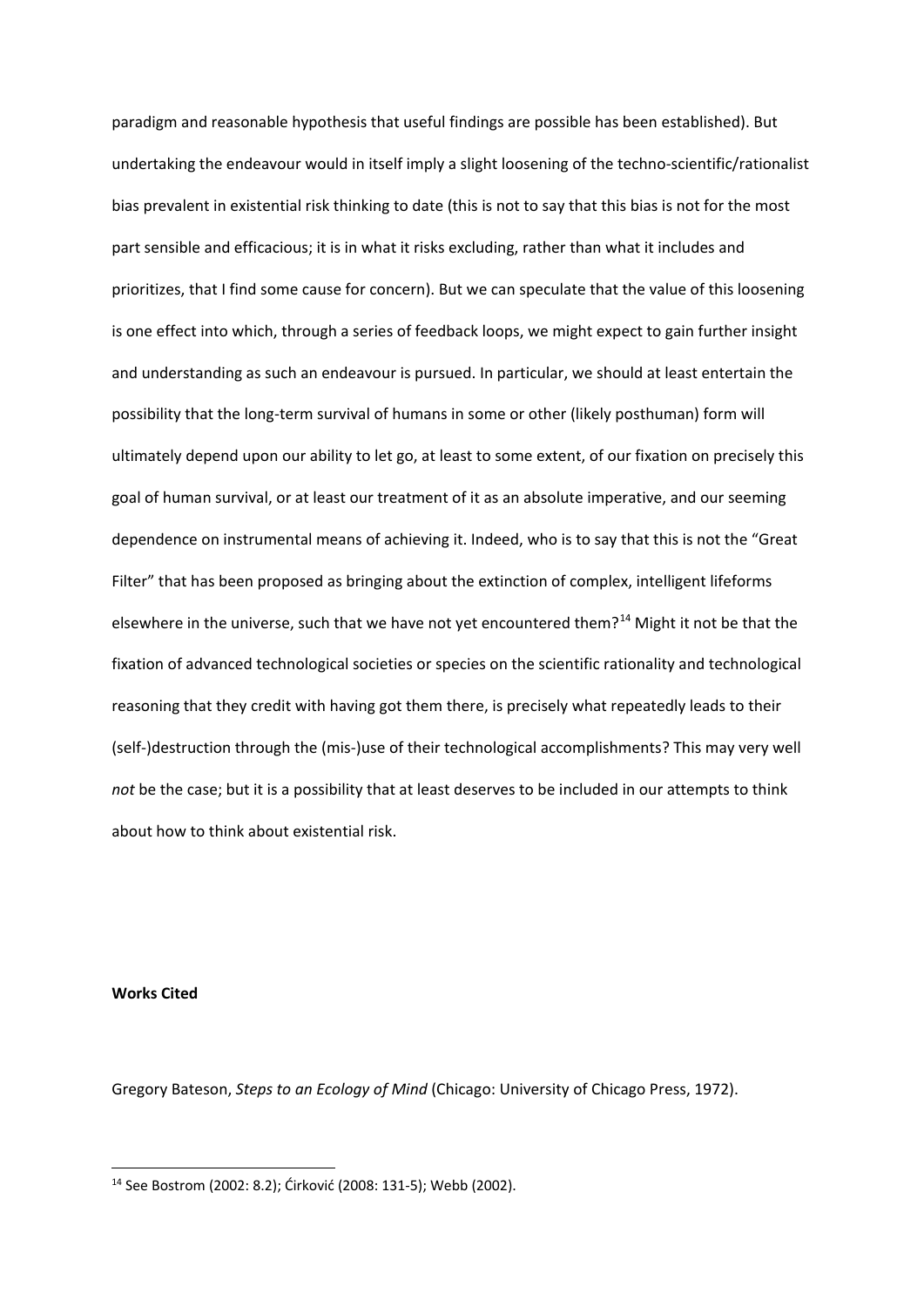Nick Bostrom, "Existential Risks: Analyzing Human Extinction Scenarios and Related Hazards," *Journal of Evolution and Technology*, Vol. 9, No. 1 (2002). Reproduced and available online at: <https://nickbostrom.com/existential/risks.pdf>

Nick Bostrom, "Are You Living in a Computer Simulation?" *Philosophical Quarterly,* Vol. 53, No. 211 (2003): 243-255.

Nick Bostrom, "Existential Risk Prevention as Global Priority," *Global Policy,* Vol. 4, Issue 1 (February 2013).

Nick Bostrom and Milan M. Ćirković, "Introduction," in Bostrom and Ćirković (eds) *Global Catastrophic Risks* (Oxford: Oxford University Press, 2008), 1-29.

Bryan Caplan, "The totalitarian threat," in Bostrom and Ćirković (eds) *Global Catastrophic Risks*  (Oxford: Oxford University Press, 2008), 504-519.

Milan Ćirković, "Observation selection effects and global catastrophic risks," in Bostrom and Ćirković (eds) *Global Catastrophic Risks* (Oxford: Oxford University Press, 2008), 120-145.

Robin Hanson, "Catastrophe, social collapse, and human extinction," in Bostrom and Ćirković (eds)

*Global Catastrophic Risks* (Oxford: Oxford University Press, 2008), 363-377.

Chris Phoenix and Mike Treder, "Nanotechnology as global catastrophic risk," in Bostrom and

Ćirković (eds) *Global Catastrophic Risks* (Oxford: Oxford University Press, 2008), 481-503

Kurt Tucholsky, *Lerne lachen ohne zu weinen* (Berlin: Ernst Rowohlt, 1932).

Stephen Webb, *If the Universe is Teeming with Aliens – Where is Everybody? Fifty Solutions to* 

*Fermi's Paradox and the Problem of Extraterrestrial Life* (New York: Copernicus, 2002).

Alfred North Whitehead, *Process and Reality: An Essay in Cosmology*, ed. David Griffin and Donald Sherburne (New York: The Free Press, 1978).

Sylvia Wynter, "Unsettling the Coloniality of Being/Power/Truth/Freedom: Towards the Human, After Man, Its Overrepresentation – an Argument", *CR: The New Centennial Review*, Vol.3, No.3 (Fall 2003): 257-337.